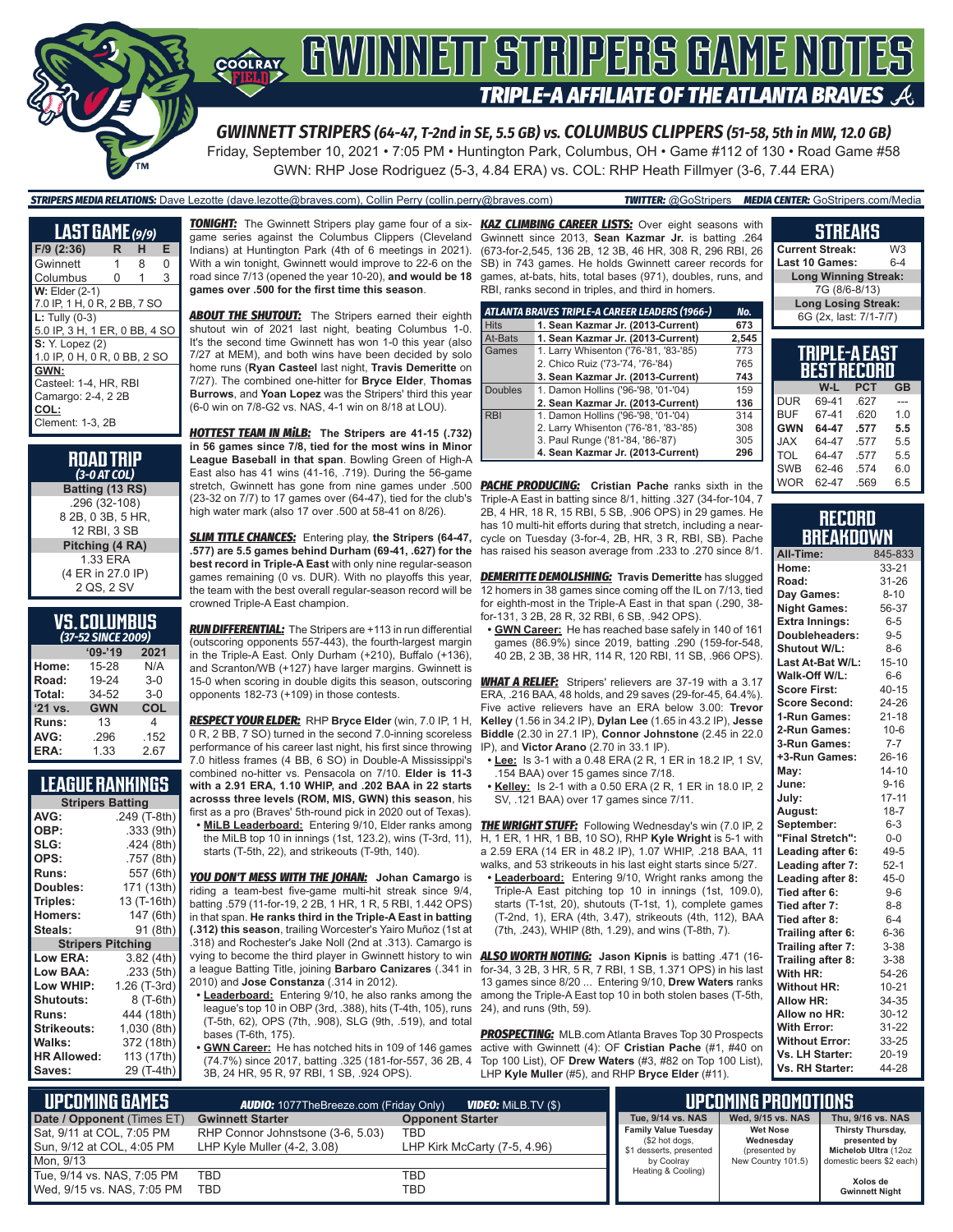

#### *FRIDAY, SEPTEMBER 10, 2021 AT COLUMBUS*

#### **MANAGER MATT TUIASOSOPO**

**Matt Tuiasosopo** is in his first season as Gwinnett manager and his third season as a coach in the Atlanta Braves organization in 2021. He was named the seventh manager in team history on 3/30/21. Tuiasosopo is both the youngest manager in team history (turned 35 on 5/10) and the first former Gwinnett player to manage the club (hit .221 with 19 HR, 73 RBI in 178 games from 2016-17).

Tuiasosopo made his managerial debut in 2019 with Class-A Rome, leading the club to a 65-74 record and earning Atlanta's Bobby Cox Award for minor league manager of the year. He was set to return to Rome in 2020, but was reassigned to the Braves Alternate Training Site at Coolray Field once the MiLB season was canceled.

| Tuiasosopo's Managerial Career | Games | W-L     | <b>PCT</b> | <b>Playoffs</b> |
|--------------------------------|-------|---------|------------|-----------------|
| With Gwinnett (1 Season):      | 111   | 64-47   | -577       |                 |
| MiLB Career (2 Seasons):       | 250   | 129-121 | -516       |                 |

*All staff bios available in the 2021 Stripers Media Guide*

|                            | EJECTIONS (4)            |                         |
|----------------------------|--------------------------|-------------------------|
| Player/Coach               | Date/Inning              | <b>Umpire</b>           |
| <b>Ryan Goins</b>          | 5/25 vs. MEM, 7th Inning | <b>HP Clint Vondrak</b> |
| <b>MGR Matt Tuiasosopo</b> | 6/3 vs. JAX, 8th Inning  | <b>HP Alex Tosi</b>     |
| <b>Travis Snider</b>       | 7/30 at MEM, 8th Inning  | HP John Bacon           |
| <b>Ryan Casteel</b>        | 8/17 at LOU, 3rd Inning  | 1B Charlie Ramos        |

|                               |     |           | <b>TEAM DEFENSE (1ST IN TRIPLE-A EAST)</b> |            |            |                                                                |           |
|-------------------------------|-----|-----------|--------------------------------------------|------------|------------|----------------------------------------------------------------|-----------|
| <b>PCT</b>                    | G   | <b>TC</b> | <b>PO</b>                                  | A          | Е          | <b>DP</b>                                                      | <b>TP</b> |
| .984                          | 111 | 3941      | 2875                                       | 1001       | 65         | 106                                                            |           |
| <b>Catchers</b>               |     | <b>SB</b> | $\mathsf{cs}$                              | <b>ATT</b> | <b>PCT</b> | <b>PB</b>                                                      | $W-L$     |
| Casteel, Ryan                 |     | 4         | O                                          | 4          | .000       |                                                                | $1 - 2$   |
| Contreras, William            |     | 21        | $\overline{2}$                             | 23         | .087       | 5                                                              | $23-6$    |
| d'Arnaud, Travis              |     | 2         | $\overline{2}$                             | 4          | .500       | U                                                              | $5 - 1$   |
| Jackson, Alex                 |     | 10        | 4                                          | 14         | .286       |                                                                | $11 - 12$ |
| Lucroy, Jonathan              |     | 18        | 5                                          | 23         | .217       |                                                                | $8 - 15$  |
| Martinez, Carlos              |     | 3         | 0                                          | 3          | .000       |                                                                | $2 - 1$   |
| Morales, Jonathan             |     | 13        | 6                                          | 19         | .316       | $\mathcal{P}$                                                  | $14 - 10$ |
| Total:                        |     | 71        | 19                                         | 90         | .211       | 11                                                             | 64-47     |
| <b>Outfield Assists (26):</b> |     |           |                                            |            |            | Waters (10), Demeritte (5), Ervin (4), Pache (2), Sanchez (2), |           |
|                               |     |           | Almonte (1), Inciarte (1), Rosario (1)     |            |            |                                                                |           |
| Pitcher Pickoffs (5):         |     |           | Kingham (2), Muller (2), Y. Lopez (1)      |            |            |                                                                |           |
| <b>Catcher Pickoffs (3):</b>  |     |           | Casteel (1), Jackson (1), Morales (1)      |            |            |                                                                |           |

# **STARTS**

|     | <b>By Batting Order</b>                                                                                                                                                         |
|-----|---------------------------------------------------------------------------------------------------------------------------------------------------------------------------------|
| 1:  | Waters (74), Pache (22), Inciarte (6), Arcia (5), Almonte (1), Ervin (1), Gore (1),<br>Sanchez (1)                                                                              |
| 2:  | Pache (35), Kipnis (24), Arcia (18), Rosario (11), Goins (9), Demeritte (4), Waters (3),<br>Sanchez (2), Almonte (1), Camargo (1), Ervin (1), Gore (1), Heredia (1)             |
| 3:  | Arcia (49), Camargo (37), Kipnis (7), d'Arnaud (6), Demeritte (4), Jackson (3),<br>Lucroy (3), Contreras (2)                                                                    |
| 4:  | Camargo (49), Demeritte (19), Jackson (17), Contreras (6), Kipnis (6), Lucroy (5),<br>Almonte (3), Casteel (3), Rosario (2), Kazmar Jr. (1)                                     |
| 5:  | Contreras (29), Kazmar Jr. (13), Lucroy (13), Goins (11), Kipnis (11), Demeritte (9),<br>Almonte (8), Jackson (8), Camargo (3), Sanchez (2), Snider (2), Casteel (1), Ervin (1) |
| 6:  | Goins (25), Kazmar Jr. (15), Casteel (12), Demeritte (12), Ervin (9), Snider (8),<br>Pache (7), Lucroy (5), Sanchez (5), Waters (5), Almonte (4), Contreras (3), Jackson (1)    |
| 7:  | Ervin (22), Kazmar Jr. (20), Goins (16), Sanchez (16), Snider (13), Casteel (6),<br>Pache (6), Demeritte (5), Morales (3), Waters (3), Almonte (1)                              |
| 8:  | Sanchez (33), Morales (18), Ervin (15), Kazmar Jr. (12), Snider (10), Goins (8),<br>Gore (7), Casteel (5), Brugman (1), Martinez (1), Unroe (1)                                 |
| 9:  | Starting Pitchers (66), Sanchez (13), Morales (12), Gore (5), Ervin (4), Snider (4),<br>Casteel (2), Kazmar Jr. (2), Martinez (2), Unroe (1)                                    |
|     | <b>By Position</b>                                                                                                                                                              |
| C:  | Contreras (29), Morales (24), Jackson (23), Lucroy (23), d'Arnaud (6), Casteel (3),<br>Martinez (3)                                                                             |
| 1B: | Camargo (52), Casteel (24), Snider (14), Kazmar Jr. (9), Morales (6), Lucroy (2),<br>Unroe (2), Demeritte (1), Goins (1)                                                        |
| 2B: | Kipnis (39), Goins (25), Sanchez (25), Kazmar Jr. (20), Arcia (1), Morales (1)                                                                                                  |
| 3B: | Camargo (35), Kazmar Jr. (31), Sanchez (26), Goins (14), Arcia (3), Morales (2)                                                                                                 |
| SS: | Arcia (63), Goins (29), Sanchez (17), Camargo (1), Kazmar Jr. (1)                                                                                                               |
| LF: | Waters (36), Ervin (25), Gore (14), Almonte (9), Snider (7), Demeritte (6), Kipnis (5),<br>Arcia (4), Rosario (3), Heredia (1), Sanchez (1)                                     |
| CF: | Pache (64), Waters (30), Ervin (6), Rosario (6), Inciarte (5)                                                                                                                   |
| RF: | Demeritte (42), Ervin (21), Waters (19), Snider (11), Almonte (8), Pache (4),<br>Sanchez (3), Rosario (2), Camargo (1)                                                          |
| DH: | Contreras (11), Jackson (6), Snider (5), Demeritte (4), Kipnis (4), Casteel (2),<br>Kazmar Jr. (2), Pache (2), Rosario (2), Almonte (1), Arcia (1), Brugman (1), Camargo (1),   |

Ervin (1), Inciarte (1), Lucroy (1)

|               | <b>VS.2021 OPPONENTS</b> |          |              |               |         |             |              |  |  |  |  |  |
|---------------|--------------------------|----------|--------------|---------------|---------|-------------|--------------|--|--|--|--|--|
|               | Home                     | Road     | <b>Total</b> |               | Home    | <b>Road</b> | <b>Total</b> |  |  |  |  |  |
| <b>CLT</b>    | $5 - 1$                  | $11 - 1$ | $16 - 2$     | COL           | ---     | $3-0$       | $3-0$        |  |  |  |  |  |
| <b>DUR</b>    | $4 - 2$                  | $1 - 5$  | $5 - 7$      | LOU           | $4 - 2$ | $5 - 1$     | $9 - 3$      |  |  |  |  |  |
| <b>JAX</b>    | $1 - 5$                  | ---      | $1 - 5$      | <b>MW DIV</b> | $4 - 2$ | $8 - 1$     | $12 - 3$     |  |  |  |  |  |
| <b>MEM</b>    | $8 - 4$                  | $7-5$    | $15-9$       |               |         |             |              |  |  |  |  |  |
| <b>NAS</b>    | $6-6$                    | $3-9$    | $9 - 15$     |               |         |             |              |  |  |  |  |  |
| <b>NOR</b>    | $5 - 1$                  | $1 - 5$  | $6-6$        |               |         |             |              |  |  |  |  |  |
| <b>SE DIV</b> | 29-19                    | 23-25    | $52 - 44$    |               |         |             |              |  |  |  |  |  |

#### **LAST AT-BAT WINS** *(15)*

The Stripers are 15-10 (.600) in games decided in the last at-bat in 2021.

| Date/Opponent        | <b>Score</b> | Game-Winning Play (*=Walk-Off)           |
|----------------------|--------------|------------------------------------------|
| 5/4 at Charlotte     | 10-9 (12th)  | Almonte scores on E4 (Reynolds)          |
| 5/9 at Charlotte     | 12-9 (10th)  | Camargo RBI single                       |
| 5/14 vs. Louisville  | $2-1$ (8th)  | Arcia solo HR                            |
| 5/16 vs. Louisville  | 5-4 (9th)    | Arcia walk-off solo HR*                  |
| 5/25 vs. Memphis     | $2-1$ (9th)  | Kazmar walk-off single*                  |
| 6/9-G2 at Memphis    | $3-1$ (8th)  | Waters RBI single                        |
| 6/18 vs. Nashville   | 8-7 (10th)   | Arcia scores on E4 (Hiura on Lucroy FC)* |
| 6/30 at Durham       | $2-1$ (9th)  | Pache RBI single                         |
| 7/18 at Charlotte    | 13-12 (9th)  | Contreras RBI double                     |
| 8/1 at Memphis       | $4-2$ (9th)  | Ervin RBI single                         |
| 8/6 vs. Charlotte    | $4-3(11th)$  | Morales walk-off single*                 |
| 8/8-G1 vs. Charlotte | $4-3$ (7th)  | d'Arnaud walk-off single*                |
| 8/11-G1 vs. Durham   | $4-3(7th)$   | Pache walk-off single*                   |
| 8/24 at Nashville    | $3-1$ (9th)  | Rosario solo HR                          |
| 8/25 at Nashville    | 5-4 (10th)   | Contreras RBI single                     |
|                      |              |                                          |

# **GWINNETT PLAYERS USED** *(58 IN 2021)*

**Pitchers (33)** Anderson, Ian Arano, Victor Biddle, Jesse Bradford, Chasen Burrows, Thomas Chavez, Jesse Davidson, Tucker De La Cruz, Jasseel *Edwards Jr., Carl* Elder, Bryce Flaa, Jay *Greene, Shane*  Hernandez, Daysbel *Horacek, Mitch* Johnstone, Connor *Jones, Nate* Kelley, Trevor Kingham, Nolan Lee, Dylan Lopez, Yoan Martin, Chris Minter, A.J. Muller, Kyle Newcomb, Sean *Roark, Tanner* Rodriguez, Jose Santana, Edgar *Tice,Ty* Toussaint, Touki Webb, Jacob *Wilson, Bryse* Wright, Kyle Ynoa, Huascar

*Almonte, Abraham* Arcia, Orlando *Brugman, Jaycob* Camargo, Johan Casteel, Ryan Contreras, William d'Arnaud, Travis Demeritte, Travis Ervin, Phillip Goins, Ryan Gore, Terrance Heredia, Guillermo *Inciarte, Ender Jackson, Alex* Kazmar Jr., Sean Kipnis, Jason

*Lucroy, Jonathan* Martinez, Carlos Morales, Jonathan Pache, Cristian Rosario, Eddie Sanchez, Yolmer Snider, Travis Unroe, Riley Waters, Drew

*Italics = Player no longer in Braves organization*

#### **BASS-LANTA**

OF Abraham Almonte RHP Ian Anderson INF/OF Orlando Arcia LHP Jesse Biddle INF Johan Camargo RHP Jesse Chavez C William Contreras C Travis d'Arnaud LHP Tucker Davidson RHP Carl Edwards Jr. RHP Jay Flaa

**31 players have played for both Gwinnett and Atlanta in 2021:** RHP Shane Greene OF Guillermo Heredia OF Ender Inciarte C Alex Jackson RHP Nate Jones INF Sean Kazmar Jr. C Jonathan Lucroy RHP Chris Martin LHP A.J. Minter LHP Kyle Muller (Debut) LHP Sean Newcomb

OF Cristian Pache OF Eddie Rosario RHP Edgar Santana RHP Ty Tice RHP Touki Toussaint RHP Jacob Webb RHP Bryse Wilson RHP Kyle Wright RHP Huascar Ynoa

# **ATLANTA BRAVES REHAB ASSIGNMENTS** *(10 IN 2021)*

**Player Injury (IL Date)** 

RHP Chris Martin RT Shoulder Inflammation (4/7) 5/5-5/11 OF Ender Inciarte Strained LT Hamstring (4/17) 5/6-5<br>OF Guillermo Heredia RT Hamstring Inflammation (5/1) 5/14 RT Hamstring Inflammation (5/1) 5/14<br>Strained LT Hamstring (5/2) 5/21-6/9, 6/30-7/20 C Alex Jackson Strained LT Hamstring (5/2) OF Cristian Pache RT Hamstring Inflammation (5/14) 5/29-6/1<br>RHP Touki Toussaint RT Shoulder Strain (3/26) 6/22-7/15 RHP Touki Toussaint RT Shoulder Strain (3/26) 6/22-7/15<br>C Travis d'Arnaud Torn LT Thumb Ligament (5/2) 7/30-8/10 Torn LT Thumb Ligament (5/2) RHP Ian Anderson RT Shoulder Inflammation (7/16) 8/5-8/28<br>RHP Huascar Ynoa Fractured RT Hand (5/17) 8/6-8/16 RHP Huascar Ynoa Fractured RT Hand (5/17) 8/6-8/16 RT Abdominal Strain (7/7)

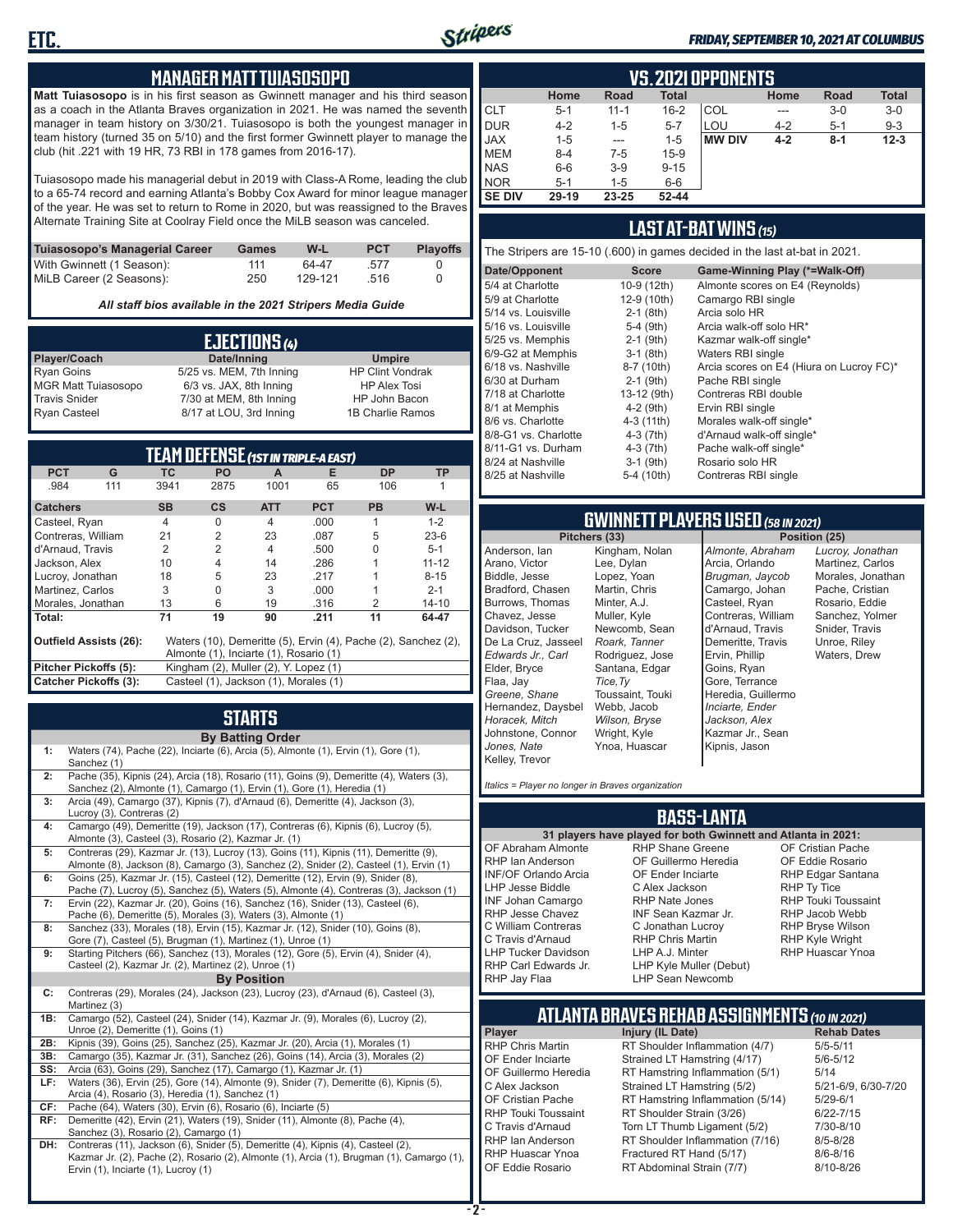### **STARTING PITCHER**



#### *FRIDAY, SEPTEMBER 10, 2021 AT COLUMBUS*

# **53****JOSE RODRIGUEZ**

**B/T:** R/R **BORN:** 8/29/95 in Bolivar, Venezuela (Age 26) ACQUIRED: Signed by the Atlanta Braves as a minor league free **WT:** 175 agent (4/21/21)

*TONIGHT'S START:* Rodriguez makes his 16th appearance (14th start) with Gwinnett in game four of a six-game series at Columbus ... Overall this year, he is 6-4 with a 3.98 ERA, 1.08 WHIP, and .231 BAA in 19 games (17 starts) between Gwinnett and Double-A Mississippi ... Career at the Triple-A level (Gwinnett and Salt Lake), he is 8-6 with a 5.45 ERA, 1.37 WHIP, and .267 BAA in 33 games (15 starts).

*HOT STRETCH:* Over his last five starts since 8/4, he is 4-0 with a 1.26 ERA (4 ER in 28.2 IP), 0.80 WHIP, and .186 BAA (19 H, 4 BB, 22 SO).

**ON THE ROAD AGAIN:** Rodriguez makes his ninth road start with the Stripers tonight ... Away from Coolray Field, he is 1-3 with an 8.81 ERA (31 ER in 31.2 IP) in eight starts ... **In his five home starts, he is 4-0 with a 0.00 ERA (2 R, 0 ER in 24.2 IP)**.

*2021 SEASON:* Signed by Atlanta as a minor league free agent on 4/21 ... Added to the Gwinnett roster on 5/13 ... Made his Stripers debut on 5/14 vs. Louisville (4.0 IP, 1 H, 1 HR, 1 BB, 3 SO, 46p/30s), pitching in relief ... Made his first start for the Stripers on 5/20 at Nashville (ND, 3.0 IP, 2 H, 0 R, 3 BB, 6 SO) ... Transferred to Double-A Mississippi on 5/29 and went 1-1 with a 1.61 ERA (4 ER in 22.1 IP) over four starts ... Rejoined Gwinnett on 6/22 ... Is 5-3 with a 5.23 ERA (31 ER in 53.1 IP) in 12 starts since returning to Triple-A.

*2020 SEASON:* Invited to MLB Spring Training for the second straight season with the Los Angeles Angels ... Spent most of the year at the Angels' Alternate Training Site ... Recalled on 8/1 and pitched 1.2 innings (2 H, 0 R, 1 BB, 0 SO) in relief the next day vs. Houston ... DFA'd on 8/10 and outrighted back to the Alternate Training Site after just one outing (0-0, 0.00 ERA, .286 BAA) ... Elected free agency on 10/15.

|              | <b>RODRIGUEZ'S OVERALL STATS</b> |         |            |         |           |           |     |            |             |  |  |
|--------------|----------------------------------|---------|------------|---------|-----------|-----------|-----|------------|-------------|--|--|
| Year         | Team                             | W-L     | <b>ERA</b> | G/GS    | <b>HR</b> | <b>BB</b> | so  | <b>BAA</b> | <b>WHIP</b> |  |  |
| 2021         | Mississippi (AA)                 | $1 - 1$ | 161        | 4/4     |           | 5         | 27  | .135       | 0.67        |  |  |
|              | Gwinnett (AAA)                   | $5-3$   | 4.84       | 15/13   | 12        | 14        | 52  | .261       | 1.22        |  |  |
| MiLB Career: |                                  | $39-43$ | 4.64       | 165/122 | 54        | 197       | 627 | .280       | 1.40        |  |  |
| MLB Career:  |                                  | $0 - 1$ | 2.53       | 10/1    | 5         | 12        | 13  | .238       | 1.45        |  |  |

|                 | <b>RODRIGUEZ'S 2021 SPLITS (WITH GWINNETT)</b> |           |                     |
|-----------------|------------------------------------------------|-----------|---------------------|
| Home:           | 4-0, 0.61 ERA (7G)                             | Road:     | 1-3, 8.81 ERA (8G)  |
| Day:            | 0-1, 18.00 ERA (1G)                            | Night:    | 5-2, 4.40 ERA (14G) |
| Starter:        | 5-3, 4.95 ERA (13G)                            | Reliever: | 0-0, 3.60 ERA (2G)  |
| <b>Vs. LHB:</b> | .273 BAA, 5 HR                                 | Vs. RHB:  | .250 BAA, 7 HR      |

| <b>RODRIGUEZ VS. COLUMBUS</b> |            |            |  |           |     |  |    |           |           |           |
|-------------------------------|------------|------------|--|-----------|-----|--|----|-----------|-----------|-----------|
|                               | $W-L$      | <b>ERA</b> |  | <b>GS</b> | IP. |  | ER | <b>HR</b> | <b>BB</b> | <b>SO</b> |
| 2021 w/GWN:                   | $0-0$ -.-- |            |  |           | 0.0 |  |    |           |           |           |
| <b>I</b> Career:              | $0 - 0$    | $ -$       |  |           | 0 Q |  |    |           |           |           |

|             | <b>RODRIGUEZ'S HIGHS &amp; LOWS</b> |                                  |  |  |  |  |  |  |  |  |  |
|-------------|-------------------------------------|----------------------------------|--|--|--|--|--|--|--|--|--|
|             | <b>Season</b>                       | <b>Career (MiLB and MLB)</b>     |  |  |  |  |  |  |  |  |  |
| IIP:        | 7.0 (8/28 at NAS)                   | 8.0 (9/2/17, IE at LAN)          |  |  |  |  |  |  |  |  |  |
| Iso:        | 8 (2x, last: 6/17 vs. BIR)          | 13 (8/11/17, IE vs. RC)          |  |  |  |  |  |  |  |  |  |
| BB:         | 3 (5/20 at NAS)                     | 5 (2x, last: 8/22/17, IE at LAN) |  |  |  |  |  |  |  |  |  |
| IH:         | 10 (7/18 at CLT)                    | 13 (6/10/18, MOB vs. JXN)        |  |  |  |  |  |  |  |  |  |
| <b>IER:</b> | 8 (6/23 at NOR)                     | 9 (2x, last: 8/22/17, IE at LAN) |  |  |  |  |  |  |  |  |  |
| Low-Hit CG: |                                     |                                  |  |  |  |  |  |  |  |  |  |
| Low-ER CG:  |                                     |                                  |  |  |  |  |  |  |  |  |  |

*CAREER HIGHLIGHTS:* **2016:** Midwest League Midseason All-Star with Class-A Burlington (3-3, 3.36 ERA, 13 GS, 64.1 IP, 52 SO before All-Star break) ... **2017:** California League Midseason All-Star with Advanced-A Inland Empire 66ers (6-5, 4.70 ERA, 14 GS, 76.2 IP before All-Star break) ... **2019:** Made his MLB debut with the Los Angeles Angels (0-1, 2.75 ERA in 9G, 1 start) ... Also made his Triple-A debut with Salt Lake (3-3, 6.29 ERA in 18G, 2 starts).

|            | <b>RODRIGUEZ'S 2021 STARTS (ALL LEVELS)</b> |               |     |    |               |          |                |           |           |             |                          |              |                                                   |
|------------|---------------------------------------------|---------------|-----|----|---------------|----------|----------------|-----------|-----------|-------------|--------------------------|--------------|---------------------------------------------------|
| Team       | Date/Opp.                                   | <b>Result</b> | IP  | н  | R             | ER       | <b>HR</b>      | <b>BB</b> | <b>SO</b> | <b>NP-S</b> | Opp. Starter             | <b>Final</b> | <b>Notes</b>                                      |
| <b>GWN</b> | 5/20 at NAS                                 | <b>ND</b>     | 3.0 | 2  | 0             | $\Omega$ | O              | 3         | 6         | 56-36       | Eric Lauer               | L. 1-3       | First career start for Gwinnett.                  |
| <b>MIS</b> | 5/30 vs. MTG                                | <b>ND</b>     | 5.0 | 2  | 0             | 0        | $\Omega$       |           | 5         | 69-49       | <b>Tobias Mvers</b>      | W. 2-1       | Left with 1-0 lead, MIS won in 10 innings.        |
| <b>MIS</b> | 6/5 at PNS                                  | L. 0-1        | 5.2 | 4  | 3             | 3        |                |           | 6         | 79-54       | Max Mever                | L. 1-4       | Three of four hits allowed went for extra bases.  |
| <b>MIS</b> | $6/11$ at BLX                               | <b>ND</b>     | 6.0 |    |               |          | 0              |           | 8         | 86-61       | Jesus Castillo           | L. 3-4       | Run scored on passed ball, double play.           |
| <b>MIS</b> | 6/17 vs. BIR                                | W, 1-1        | 5.2 | 3  |               |          |                |           | 8         | 84-60       | <b>Blake Battenfield</b> | W. 7-1       | First win since 8/1/19 with Salt Lake vs. OKC.    |
| <b>GWN</b> | 6/23 at NOR                                 | $L, 0-1$      | 0.2 |    | 8             | 8        |                |           | 0         | $37 - 22$   | <b>Spenser Watkins</b>   | $-.3-9$      | Nearly tied his most career ER allowed (9).       |
| <b>GWN</b> | 6/27 at NOR                                 | L. 0-2        | 2.0 | 4  | 4             |          |                |           | 2         | 52-29       | Kevin Smith              | $-2 - 4$     | Allowed 3-run homer to Seth Mejias-Brean.         |
| <b>GWN</b> | 7/3 at DUR                                  | <b>ND</b>     | 4.0 | 5  | $\mathcal{P}$ | 2        | $\overline{2}$ |           | 4         | 63-41       | Shane Baz                | $L.5-6$      | Stripers trailed 2-1 when he exited.              |
| <b>GWN</b> | 7/10 vs. NAS                                | <b>ND</b>     | 4.0 |    |               |          | 0              |           | 5         | 53-36       | Thomas Jankins           | W. 8-4       | Faced the minimum through 4.0 innings.            |
| <b>GWN</b> | 7/18 at CLT                                 | <b>ND</b>     | 5.0 | 10 | 8             | 6        | 3              |           | 2         | 67-44       | Tanner Banks             | W. 13-12     | Stripers trailed 8-3 when he exited.              |
| <b>GWN</b> | 7/23 vs. NOR                                | W. 1-2        | 5.0 |    |               |          |                |           | 5         | 78-50       | Mickey Jannis            | W, 17-8      | First win as a starter in Triple-A.               |
| <b>GWN</b> | 7/29 at MEM                                 | $L. 1-3$      | 4.0 | 9  |               |          |                |           |           | 52-39       | <b>Miles Mikolas</b>     | $L, 6-7$     | Allowed 2-run HR in 1st, 3-run HR in 4th.         |
| <b>GWN</b> | 8/4 vs. CLT                                 | W. 2-3        | 5.0 | 2  | $\Omega$      | $\Omega$ | $\Omega$       |           | 4         | 61-45       | Mike Wright Jr.          | W, 4-1       | Second-straight home start with 0 R and 5.0 IP.   |
| GWN        | 8/12 vs. DUR                                | W. 3-3        | 5.2 | 3  |               |          | 0              |           | 5         | 78-48       | <b>Tobias Myers</b>      | W. 3-0       | Fourth home start with 0 runs (19.2 IP) with GWN. |
| GWN        | 8/21 at LOU                                 | W. 4-3        | 6.0 | 6  | 4             |          |                | 2         | 3         | $90 - 62$   | <b>Reiver Sanmartin</b>  | W, 10-4      | First Triple-A road win this season (7th start).  |
| <b>GWN</b> | 8/28 at NAS                                 | <b>ND</b>     | 7.0 | 3  |               | ∩        |                |           | 4         | 85-56       | Ethan Small              | $L. 1-2$     | Dustin Peterson hit walk-off HR in 9th for NAS.   |
| <b>GWN</b> | 9/4 vs. MEM                                 | W. 5-3        | 5.0 | 5  | $\mathcal{P}$ | $\Omega$ | $\Omega$       |           | 6         | 92-68       | <b>Connor Thomas</b>     | W. 5-2       | Still no ER allowed in home starts (24.2 IP).     |

|                     | <b>STRIPERS STARTING PITCHERS (14 IN 2021)</b> |            |           |          |          |                             |                            |                                                     |  |  |  |  |
|---------------------|------------------------------------------------|------------|-----------|----------|----------|-----------------------------|----------------------------|-----------------------------------------------------|--|--|--|--|
| <b>Pitcher</b>      | W-L                                            | <b>ERA</b> | <b>GS</b> | QS       |          | <b>Team W-L Run Support</b> | <b>Last Gwinnett Start</b> | <b>Final Line</b>                                   |  |  |  |  |
| Anderson, Ian       | $0-0$                                          | 3.68       | 4         | $\Omega$ | $3 - 1$  | 1.75 RPG (7 Tot.)           | 8/24 at NAS (ND)           | 5.0 IP, 3 H, 1 R, 1 ER, 2 BB, 9 SO (90p/54s)        |  |  |  |  |
| Burrows. Thomas     | $0-0$                                          | 0.00       |           | $\Omega$ | $1 - 0$  | $0.00$ RPG $(0$ Tot.)       | 7/21-G1 vs. NOR (ND)       | 1.0 IP, 0 H, 1 R, 0 ER, 3 BB, 2 SO (32p/13s)        |  |  |  |  |
| Davidson, Tucker    | $2 - 1$                                        | 0.90       | 3         | 3        | $2 - 1$  | 5.33 RPG (16 Tot.)          | 5/23 at NAS (L)            | 6.0 IP, 1 H, 1 R, 1 ER, 1 BB, 9 SO, 1 HR (82p/51s)  |  |  |  |  |
| De La Cruz. Jasseel | $0 - 3$                                        | 7.02       | 15        | $\Omega$ | $8 - 7$  | 2.27 RPG (34 Tot.)          | 8/14 vs. DUR (L)           | 0.0 IP, 3 H, 3 R, 3 ER, 1 BB, 0 SO, 1 WP (19p/10s)  |  |  |  |  |
| Elder, Bryce        | $2 - 1$                                        | 2.78       | 4         | 2        | $3 - 1$  | 2.25 RPG (9 Tot.)           | 9/9 at COL (W)             | 7.0 IP, 1 H, 0 R, 2 BB, 7 SO (99p/61s)              |  |  |  |  |
| Johnstone, Connor   | $1 - 6$                                        | 6.42       | 14        | $\Omega$ | $4 - 10$ | 1.79 RPG (25 Tot.)          | 9/5 vs. MEM (ND)           | 4.0 IP, 2 H, 1 R, 1 ER, 0 BB, 2 SO, 1 HR (41p/30s)  |  |  |  |  |
| Kingham, Nolan      | $0 - 4$                                        | 8.89       | 6         | $\Omega$ | $2 - 4$  | 1.33 RPG (8 Tot.)           | 8/15 vs. DUR (L)           | 5.0 IP, 9 H, 6 R, 6 ER, 2 BB, 3 SO, 1 HR (93p/56s)  |  |  |  |  |
| Muller, Kyle        | $4 - 2$                                        | 3.08       | 13        | 5        | $11 - 2$ | 3.92 RPG (51 Tot.)          | 9/7 at COL (W)             | 5.0 IP, 5 H, 2 R, 2 ER, 4 BB, 5 SO (89p/52s)        |  |  |  |  |
| Roark, Tanner       | $0 - 0$                                        | 0.00       | 3         | $\Omega$ | $2 - 1$  | 2.67 RPG (8 Tot.)           | 8/22 at LOU (ND)           | 2.0 IP, 2 H, 0 R, 2 BB, 1 SO, 1 WP (32p/17s)        |  |  |  |  |
| Rodriguez, Jose     | $5-3$                                          | 4.95       | 13        |          | 7-6      | 3.00 RPG (39 Tot.)          | 9/4 vs. MEM (W)            | 5.0 IP, 5 H, 2 R, 0 ER, 0 BB, 6 SO (92p/68s)        |  |  |  |  |
| Toussaint, Touki    | $2 - 1$                                        | 4.32       | 4         | 2        | $2 - 2$  | 3.50 RPG (14 Tot.)          | 7/13 at CLT (W)            | 6.0 IP, 3 H, 2 R, 2 ER, 3 BB, 7 SO, 1 HR (89p/54s)  |  |  |  |  |
| Wilson, Bryse       | $4 - 2$                                        | 4.47       | 9         | 3        | $6 - 3$  | 3.00 RPG (27 Tot.)          | 7/7 vs. NAS (ND)           | 5.0 IP, 8 H, 5 R, 5 ER, 2 BB, 2 SO, 2 HR (81p/50s)  |  |  |  |  |
| Wright, Kyle        | 7-5                                            | 3.47       | 20        | 8        | $11-9$   | 2.55 RPG (51 Tot.)          | 9/8 at COL (W)             | 7.0 IP, 2 H, 1 R, 1 ER, 1 BB, 10 SO, 1 HR (96p/66s) |  |  |  |  |
| Ynoa, Huascar       | $0 - 0$                                        | 4.32       | 2         | $\Omega$ | $2 - 0$  | 2.50 RPG (5 Tot.)           | 8/11-G2 vs. DUR (ND)       | 4.2 IP, 4 H, 3 R, 3 ER, 4 BB, 7 SO, 1 WP (83p/51s)  |  |  |  |  |
| Total:              | $27 - 28$                                      | 4.45       | 111       | 24       | 64-47    | 2.65 RPG (294 Tot.)         |                            |                                                     |  |  |  |  |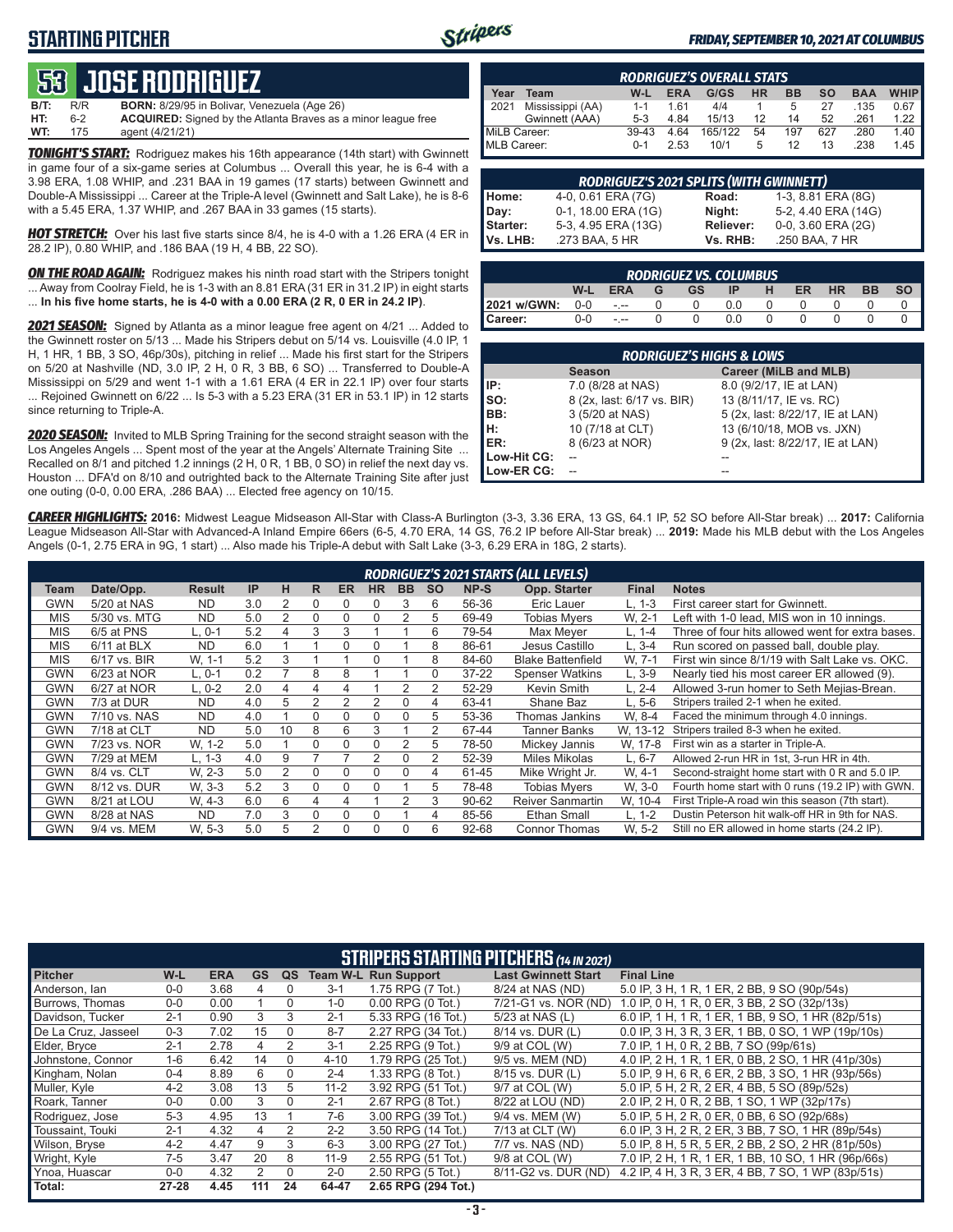### **BULLPEN**



#### *FRIDAY, SEPTEMBER 10, 2021 AT COLUMBUS*

| <b>STRIPERS PITCHING BREAKDOWN</b> |                                                                          |            |       |     |     |           |           |           |            |  |  |
|------------------------------------|--------------------------------------------------------------------------|------------|-------|-----|-----|-----------|-----------|-----------|------------|--|--|
|                                    | W-L                                                                      | <b>ERA</b> | IP    | R   | ER  | <b>HR</b> | <b>BB</b> | <b>SO</b> | <b>BAA</b> |  |  |
| Starters:                          | $27 - 28$                                                                | 4.45       | 487.1 | 259 | 241 | 62        | 188       | 481       | .249       |  |  |
| Relievers:                         | $37-19$                                                                  | 3.17       | 471.0 | 185 | 166 | 51        | 184       | 549       | .216       |  |  |
| <b>Total:</b>                      | 64-47                                                                    | 3.82       | 958.1 | 444 | 407 | 113       | 372       | 1030      | .233       |  |  |
|                                    | <b>Saves/Opp: 29/45 (64.4%)</b><br>IR/Scored: 82/26 (31.7%)<br>Holds: 48 |            |       |     |     |           |           |           |            |  |  |

| <b>PITCHING BY MONTH</b> |           |            |       |     |     |           |           |           |            |  |
|--------------------------|-----------|------------|-------|-----|-----|-----------|-----------|-----------|------------|--|
|                          | W-L       | <b>ERA</b> | IP    | R   | ER  | <b>HR</b> | <b>BB</b> | <b>SO</b> | <b>BAA</b> |  |
| May:                     | $14 - 10$ | 3.50       | 211.0 | 90  | 82  | 28        | 65        | 240       | .222       |  |
| June:                    | $9 - 16$  | 4.55       | 213.2 | 115 | 108 | 26        | 94        | 223       | .263       |  |
| July:                    | $17 - 11$ | 4.50       | 242.0 | 131 | 121 | 37        | 100       | 261       | .240       |  |
| August:                  | $18 - 7$  | 2.99       | 216.2 | 81  | 72  | 15        | 90        | 223       | .214       |  |
| September:               | $6 - 3$   | 2.88       | 75.0  | 27  | 24  | 7         | 23        | 83        |            |  |

|                     | <b>RELIEF SUMMARY (CURRENT STRIPERS ONLY, GWINNETT STATS ONLY)</b> |               |    |    |            |        |              |                    |                                                          |                         |  |  |
|---------------------|--------------------------------------------------------------------|---------------|----|----|------------|--------|--------------|--------------------|----------------------------------------------------------|-------------------------|--|--|
| <b>Pitcher</b>      | W-L                                                                | <b>ERA</b>    | G  | GF | <b>HLD</b> | SV/OPP | <b>IR/RS</b> | <b>Last Outing</b> | <b>Last Final Line</b>                                   | <b>Scoreless Streak</b> |  |  |
| Arano, Victor       | $1 - 2$                                                            | 2.70          | 30 | 8  | 4          | 2/4    | 3/0          | 9/7 at COL         | 1.0 IP, 0 H, 0 R, 0 BB, 1 SO (14p/9s)                    | 2G (2.0 IP)             |  |  |
| Biddle, Jesse (L)   | $1 - 1$                                                            | 2.30          | 27 |    |            | 1/2    | 9/3          | 9/7 at COL         | Hold, 1.0 IP, 0 H, 0 R, 1 BB, 1 SO (19p/9s)              | 1G (1.0 IP)             |  |  |
| Bradford, Chasen    | $4 - 0$                                                            | 3.66          | 32 | 6  | 6          | 0/1    | 4/4          | 9/7 at COL         | 2.0 IP, 3 H, 0 R, 1 BB, 4 SO (37p/26s)                   | 5G (7.1 IP)             |  |  |
| Burrows. Thomas (L) | $3 - 1$                                                            | 3.10          | 30 |    | 4          | 0/1    | 18/6         | 9/9 at COL         | Hold, 1.0 IP, 0 H, 0 R, 1 BB, 1 SO (19p/11s)             | 1G (1.0 IP)             |  |  |
| De La Cruz, Jasseel | $1 - 0$                                                            | l.93          |    |    | -          | 0/0    | 0/0          | 7/10 vs. NAS       | 3.0 IP, 0 H, 0 R, 3 BB, 3 SO (49p/28s)                   | 2G (4.0 IP)             |  |  |
| Flaa, Jay           | $1 - 2$                                                            | $6.4^{\circ}$ | 26 | 6  |            | 1/1    | 2/0          | 9/5 vs. MEM        | Loss, 1.0 IP, 2 H, 2 R, 2 ER, 0 BB, 2 SO, 1 HR (21p/12s) | $-2G$                   |  |  |
| Johnstone, Connor   | $2 - 0$                                                            | 2.45          | 15 |    |            | 0/0    | 12/5         | 8/22 at LOU        | 0.1 IP, 0 H, 0 R, 0 BB, 0 SO (3p/2s)                     | 1G (0.1 IP)             |  |  |
| Kelley, Trevor      | $2 - 3$                                                            | .56           | 31 | 10 |            | 2/4    | 12/2         | 9/8 at COL         | Save, 1.0 IP, 0 H, 0 R, 1 BB, 2 SO (22p/12s)             | 2G (3.0 IP)             |  |  |
| Lee, Dylan (L)      | $5-1$                                                              | .65           | 32 |    | 6          | 1/2    | 6/0          | 9/8 at COL         | 1.0 IP, 3 H, 1 R, 1 ER, 0 BB, 2 SO (32p/22s)             | $-1G$                   |  |  |
| Lopez, Yoan         | $3-2$                                                              | 3.14          | 28 | 9  | 5          | 2/4    | 4/2          | 9/9 at COL         | Save, 1.0 IP, 0 H, 0 R, 2 SO (9p/7s)                     | 4G (4.0 IP)             |  |  |
| Rodriguez, Jose     | 0-0                                                                | 3.60          |    |    |            | 0/0    | 0/0          | 5/26 vs. MEM       | 1.0 IP, 2 H, 1 R, 1 ER, 0 BB, 1 SO, 1 HR (13p/10s)       | $-2G$                   |  |  |

| SCORELESS INNINGS STREAKS (15-PLUS INNINGS) |         |                |                  |  |  |  |  |  |  |  |
|---------------------------------------------|---------|----------------|------------------|--|--|--|--|--|--|--|
| Pitcher                                     | Length  | <b>Dates</b>   | <b>Stats</b>     |  |  |  |  |  |  |  |
| Bradford, C.                                | 16.0 IP | 5/7-6/13 (10G) | 6 H, 3 BB, 12 SO |  |  |  |  |  |  |  |

|            | <b>PITCHER AWARDS &amp; HONORS</b>  |                         |
|------------|-------------------------------------|-------------------------|
| Pitcher    | <b>Award/Date</b>                   | <b>Stats</b>            |
| Wilson, B. | AAA East Pitcher of Week (6/28-7/4) | 0-0, 7.0 IP, 0 ER, 7 SO |

### **54 VICTOR ARANO** *- RHP - 26 YRS - COSAMALOAPAN, MEXICO*

- **• 2021 with GWN: Is 1-1 with 1.08 ERA (2 ER in 16.2 IP), 1 SV, and .132 BAA (7 H, 7 BB, 22 SO) in 14G since 7/15** ... **5/14 vs. LOU:** Earned GWN's first save of 2021 (1.0 IP, 1 H in 2-1 win) ... **8/1 at MEM:** Earned first win (2.0 IP, 2 H, 0 R, 1 SO in 4-2 win).
- **• 2021 with ATL:** Recalled on 5/8, but did not pitch ... Optioned on 5/10 ... DFA'd and outrighted to Gwinnett on 6/6.
- **• 2020:** Was a member of Philadelphia's 60-man player pool, but spent the entire year at the Alternate Site in Lehigh Valley ... DFA'd by the Phillies on 1/18.
- **• 2019:** Limited to just 6G with Triple-A Lehigh Valley (2-0, 0.00 ERA in 3G) and Philadelphia (1-0, 3.86 ERA in 3G) ... Was on injured list from 4/20-end of season (right elbow inflammation).
- **• Acquired:** Claimed off waivers from Philadelphia (1/22/21) ... Originally signed by the Los Angeles Dodgers as a non-drafted free agent (4/4/13).
- **• MLB Career:** 3-2, 2.65 ERA, .224 BAA, 3 SV in 73G with Philadelphia (2017-19).

### **48 JESSE BIDDLE** *- LHP - 29 YRS - PHILADELPHIA, PA*

- **• 2021 with GWN: 6/23-8/21:** Went 0-0 with 0.60 ERA (1 ER in 15.0 IP) and .236 BAA (13 H, 9 BB, 29 SO) in 15G ... **9/1 vs. MEM:** Earned first win (1.0 IP, 1 H, 0 R, 0 BB, 2 SO in 3-2 victory) ... **9/3 vs. MEM:** Earned first save (2.0 IP, 3 H, 1 ER, 1 BB, 1 SO in 5-3 win).
- **• GWN Career:** 2-1, 2.08 ERA (9 ER in 39.0 IP), 2 SV (2-for-4) in 35G since 2018. **• 2021 with ATL:** Had his contract selected on 4/17, pitched in 8G with the Braves
- (0-0, 8.44 ERA, 10 ER in 10.2 IP) ... DFA'd on 5/17, outrighted to Gwinnett on 5/19. **• Spring Training:** 0-0, 3.00 ERA, .257 BAA, 2 SV in 9G with Cincinnati ... Released on 3/26 after re-signing as MiLB FA on 12/11/20.
- **• 2020:** Opened the year at Cincinnati's Alternate Training Site ... Contract selected on 8/25 (0-0, 0.00 ERA, 0 ER in 0.2 IP in 1G) ... Placed on 10-day injured list on 8/29 (left shoulder impingement) and missed the remainder of the year.
- **• Acquired:** MiLB FA (4/2/21) ... Originally Philadelphia's 1st-round pick (27th overall) in 2010 out of Germantown Friends High School (Philadelphia, PA).
- **• MLB Career:** 6-2, 5.07 ERA, .261 BAA, 1 SV in 99G with ATL (2018-19, 2021), SEA (2019), TEX (2019), CIN (2020).

### **28 CHASEN BRADFORD** *- RHP - 32 YRS - LAS VEGAS, NV*

- **• 2021 with GWN: In 5G since 8/20, has a 0.00 ERA (0 ER in 7.1 IP) despite a .333 BAA (10 H, 1 BB, 7 SO)** ... **All 4 of his wins (4-0) have been 2.0-IP outings:** 5/15 vs. LOU (1 H, 0 R, 2 SO), 6/16 vs. NAS (3 H, 1 ER, 3 SO), 6/24 at NOR (0 H, 0 R, 1 BB, 3 SO), and 7/31 at MEM (2.0 IP, 1 H, 1 ER, 1 SO) ... **5/7-6/13:** Posted team-best 16.0-IP scoreless streak over 10G (6 H, 3 BB, 12 SO).
- **• 2020:** Re-signed by Seattle to an MiLB deal on 1/15, but was not included on the Mariners' 60-man player pool ... Did not play.
- **• 2019:** Split time between Seattle (0-0, 4.86 ERA, 1 SV in 12G) and Triple-A Tacoma (0-0, 6.75 ERA, 1 SV in 5G).
- **• Acquired:** MiLB FA (3/15/21) ... Originally the New York Mets' 35th round pick in 2011 out of the University of Central Florida.
- **• MLB Career:** 7-0, 3.89 ERA, .253 BAA, 1 SV in 86G with NYM, SEA (2017-19).

## **49 THOMAS BURROWS** *- LHP - 26 YRS - FLORENCE, AL*

- **• 2021 with GWN: 6/20-8/17:** Went 2-0 with a 0.84 ERA (2 ER in 21.1 IP), 1.17 WHIP, and .139 BAA (10 H, 15 BB, 31 SO) in 16G (1 start) ... **7/21-G2 vs. NOR:** Made the first start of his pro career (ND, 1.0 IP, 0 H, 1 R, 0 ER, 3 BB, 2 SO) ... **8/17 at LOU:** Improved to 3-0 (1.2 IP, 1 H, 0 R, 1 BB, 1 SO) in 4-2 win.
- **• GWN Career:** 4-2, 3.82 ERA, .201 BAA, 6 SV (6-for-8) in 58G (1 start) since 2019.
- **• 2020:** Was an NRI to Spring Training, but not included on 60-man player pool.
- **• 2019:** Went 2-4 with a 4.42 ERA, .221 BAA, and 7 saves (7-for-9) in 43G between Double-A Mississippi and Gwinnett ... Stranded 16 of 17 inherited runners with the Stripers (94.1%) ... Won Atlanta's Bill Lucas Award for community service.
- **• Acquired:** Via trade with Seattle (1/11/17) ... Originally the Mariners' 4th-round pick in 2016 out of the University of Alabama.

## **45 JAY FLAA** *- RHP - 29 YRS - BISMARCK, ND*

- **• 2021 with GWN: 5/13-6/24:** Did not allow an ER over his first 10G (1 R in 11.0 IP, 7 H, 9 BB, 15 SO, .171 BAA) ... **7/18 at CLT:** Earned his first save with GWN, tossing 1.0 IP (1 H, 1 ER, 0 BB, 2 SO) in a come-from-behind 13-12 victory ... **8/3 vs. CLT:** Earned first win with GWN (1.0 IP, 1 H, 0 R, 1 BB, 1 SO in 4-2 win).
- **• 2021 with ATL:** From 5/23-5/30, went 0-0 with a 27.00 ERA (4 ER in 1.1 IP) in 1G ... Outrighted to Gwinnett on 7/13.
- **• 2021 with BAL:** Selected by Baltimore on 4/26 and made his MLB debut on 4/27 vs. the NY Yankees (1.1 IP, 2 BB, 1 SO, struck out Aaron Judge) ... Optioned on 4/28, appeared in 1G with Triple-A Norfolk (0-0, 16.20) ... DFA'd on 5/8.
- **• Spring Training:** 0-0, 3.38 ERA, .200 BAA, 0 SV in 3G with Baltimore.
- **• 2020:** Was not on Baltimore's 60-man player pool, did not play.
- **• 2019:** Went 2-5 with a 4.69 ERA, .256 BAA, and 5 SV in 40G (3 starts) between Double-A Bowie and Norfolk (2-3, 5.24 ERA, 4 SV in 29G during Triple-A debut).
- **• Acquired:** Claimed off waivers from Baltimore (5/11/21) ... Originally the Orioles' 6th-round pick in 2015 out of North Dakota State University (Fargo, ND).
- **• MLB Career:** 0-0, 13.50 ERA, .300 BAA in 2G with Baltimore, Atlanta (2021).

### **51 CONNOR JOHNSTONE** *- RHP - 26 YRS - SAN DIEGO, CA*

- **• 2021 with GWN: Is 2-0 with 2.45 ERA and .169 BAA in 15G in relief** (1-6, 6.42 ERA, .291 BAA in 14 starts) ... **5/4-5/8:** Threw 8.0 scoreless IP over his first 2 outings, including a 5.0-inning spot start (win, 1 H, 0 BB, 5 SO) on 5/8 at CLT ... **7/15-8/5:** Went 2-0 with 1.59 ERA (2 ER in 11.1 IP) and .158 BAA in 8G (1GS).
- **• GWN Career:** 7-6, 4.93 ERA, .259 BAA, 0 SV in 39G (16 starts) since 2018.
- **• Spring Training:** 0-1, 4.76 ERA, .273 BAA, 1 SV in 6G with Atlanta (NRI).
- **• 2020:** Was an NRI to Braves Spring Training, but not on 60-man player pool.
- **• 2019:** With Double-A Mississippi and Gwinnett, went 7-4 with a 4.24 ERA, .296
	- BAA, and 1 SV in 35G (7 starts) ... His 7 wins ranked T-8th in the Braves org.
- **• Acquired:** Braves 21st-round pick in 2017 out of Wake Forest University.
- **• Local Product:** Played baseball at Roswell High School (Roswell, GA).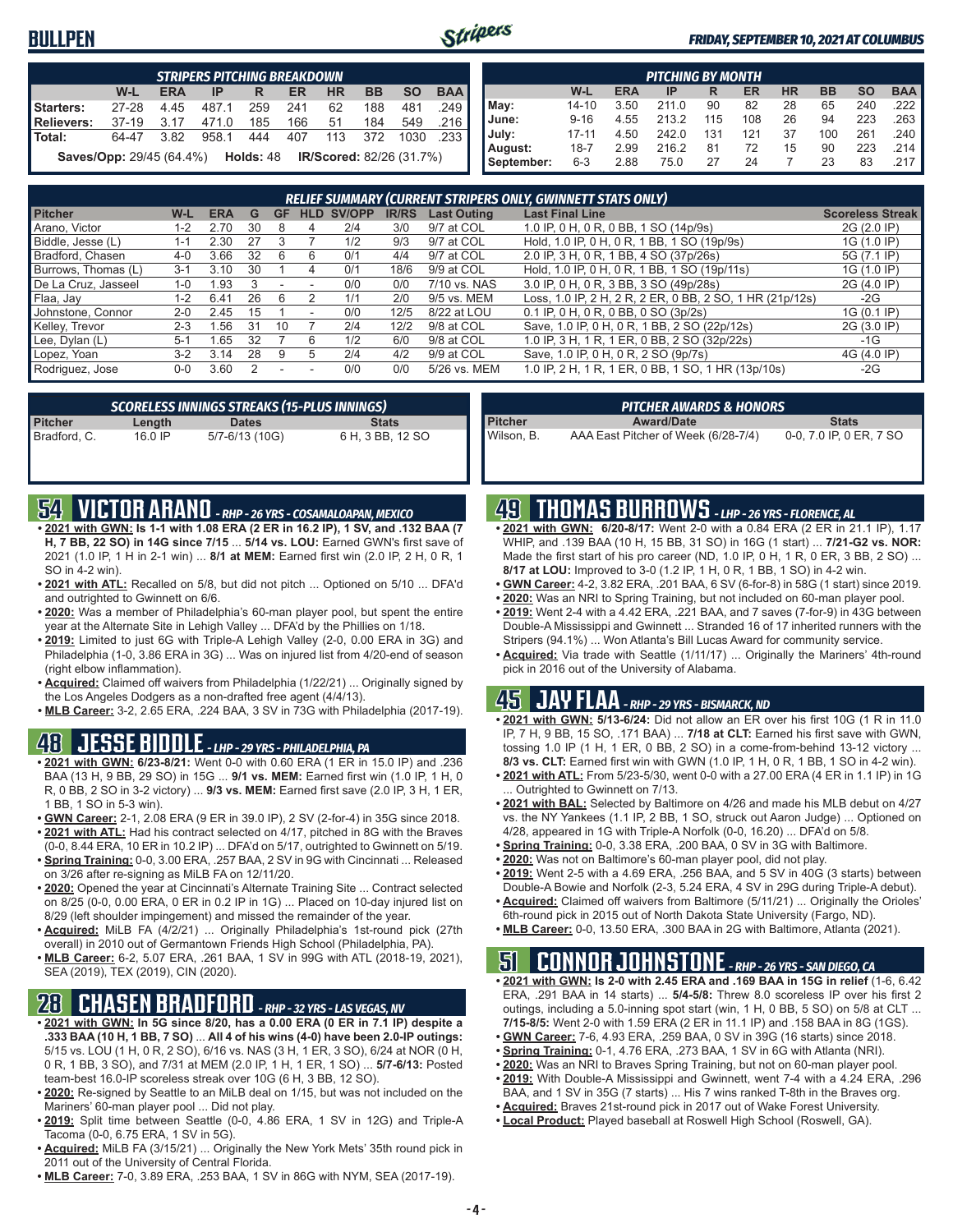### **BULLPEN**

# **43 TREVOR KELLEY** *- RHP - 27 YRS - PROVIDENCE, RI*

- **• 2021 with GWN: Is 2-1 with 0.50 ERA (2 R, 1 ER in 18.0 IP), 2 SV, .121 BAA (7 H, 7 BB, 26 SO) over 17G since 7/11** ... **5/12-6/27:** Allowed runs in just 2 of 13G for a 1.72 ERA (3 ER in 15.2 IP, 13 H, 6 BB, 15 SO, .241 BAA) ... **9/4 vs. MEM:** Earned first save (2.0 IP, 0 H, 0 R, 0 BB, 3 SO in 5-2 win).
- **• Spring Training:** Did not pitch in Chicago Cubs' MLB camp ... Released on 4/23. **• 2020:** Pitched in 4G with Philadelphia, going 0-0 with a 10.80 ERA ... Outrighted on 8/14 and spent the rest of the season at the Phillies Alternate Site.
- **• 2019:** In 52G with Triple-A Pawtucket, went 5-5 with a 1.79 ERA, .216 BAA, and 12 SV ... Was an International League Midseason and Postseason All-Star and a *Baseball America* Triple-A All-Star ... Led IL in appearances and was T-1st in saves ... Made MLB debut on 7/2 at Toronto and logged 10G with Boston (0-3, 8.64 ERA).
- **• Acquired:** MiLB FA (4/28/21) ... Originally Boston's 36th-round pick in 2015 out of the University of North Carolina at Chapel Hill.
- **• MLB Career:** 0-3, 9.26 ERA, .347 BAA, 0 SV in 14G with BOS (2019), PHI (2020).

### **58 DYLAN LEE** *- LHP - 27 YRS - DINUBA, CA*

- **• 2021 with GWN: Is 3-1 with 0.48 ERA (2 R, 1 ER in 18.2 IP), 1 SV, .154 BAA (10 H, 2 BB, 24 SO) in 15G since 7/18** ... **5/4 at CLT:** Earned the win in his Stripers' debut (2.0 IP, 1 H, 1 R, 0 ER, 0 BB, 3 SO in 10-9 win in 12 innings) ... **6/11 at MEM:** Recorded his first pro hit, a double (1-for-2, R) ... **5/26-7/9:** Had a 1.65 ERA (3 ER in 16.1 IP, 9 H, 2 BB, 12 SO) and .161 BAA over 12G ... **8/18 at LOU:** Earned his first save with the Stripers (1.0 IP, 0 H, 0 R, 0 BB, 1 SO in 4-1 win) ... **7/31-9/3:** Pitched 13.1 scoreless IP over 10G (4 H, 1 BB, 18 SO), going 2-0 with 1 SV.
- **• Spring Training:** 0-0, 0.00 ERA, 0 SV in 2G with Miami ... Released on 3/29.
- **• 2020:** Was a non-roster invite to Marlins Spring Training, but was not on Miami's 60-man player pool ... Did not play.
- **• 2019:** Logged 45G between Double-A Jacksonville (0-3, 1.91 ERA, .176 BAA, 13 SV in 32G) and Triple-A New Orleans (1-3, 4.71 ERA, .329 BAA, 0 SV in 13G).
- **• Acquired:** MiLB FA (4/15/21) ... Originally Miami's 10th-round pick in 2016 out of Cal State Fresno.

# **55 YOAN LOPEZ** *- RHP - 28 YRS - NUEVA GERONA, CUBA*

- **• 2021 with GWN:** Has a pair of wins in extra innings, 6/9-G2 at MEM (1.0 IP, 1 H, 0 R in 3-1 win in 8 innings) and 6/18 vs. NAS (1.0 IP, 2 H, 1 R, 0 ER, 1 SO in 8-7 win in 10 innings) ... **7/18-8/21:** Went 1-0 with 0.82 ERA (1 ER in 11.0 IP) and .162 BAA (6 H, 4 BB, 13 SO) in 10G ... **8/11-G2 vs. DUR:** Tallied his first save with the Stripers (1.0 IP, H, 0 R, 3 BB, 2 SO), leaving bases loaded in 5-3 win.
- **• 2021 with ARI:** Began the season on Arizona's Opening Day roster ... In 2 stints, went 0-0 with a 6.57 ERA (9 ER in 12.1 IP) and 0 SV (0-for-3) in 13G ... DFA'd on 5/20, traded to Atlanta on 5/22 and optioned to Gwinnett.
- **• Spring Training:** 1-0, 4.91 ERA, .214 BAA, 0 SV in 8G with Arizona.
- **• 2020:** In 20G with Arizona, went 0-1 with a 5.95 ERA, .269 BAA, and 2 holds.
- **• 2019:** Set MLB career highs in G (70) and holds (21), going 2-7 with a 3.41 ERA, .232 BAA, and 1 SV (1-for-4) with the D-backs.
- **• Acquired:** Via trade with Arizona in exchange for CF Deivi Estrada (5/22/21) ... Originally signed by the D-backs as a NDFA out of Cuba (1/16/15).
- **• MLB Career:** 2-8, 4.25 ERA, .252 BAA, 1 SV in 113G with Arizona (2018-21).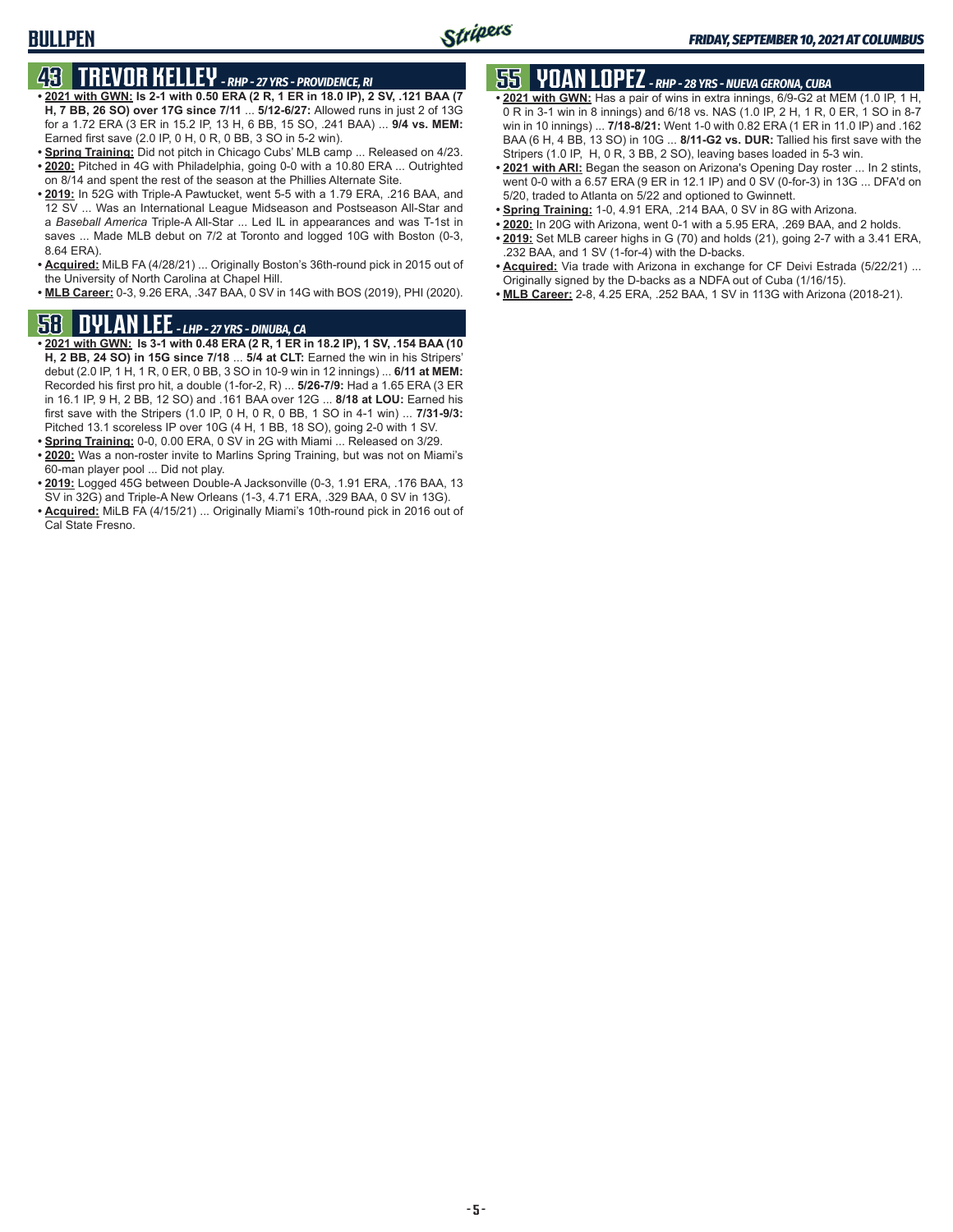## **17 JOHAN CAMARGO** *- INF - 27 YRS - PANAMA CITY, PANAMA*

*SEASON WITH GWN:*.312, 15 HR, 55 RBI, 0 SB, .908 OPS *HIT STREAK:* 5G (11-19)

#### *9/9 at COL:* 2-4, 2 2B *SERIES:* .583 (7-12), 2 2B

- **• Leaderboard:** Entering 9/10, ranks among Triple-A East top 10 in batting (3rd, .312), OBP (3rd, .388), hits (T-4th, 105), runs (T-5th, 62), OPS (7th, .908), SLG (9th, .519), and total bases (T-6th, 175).
- **• 2021 with GWN: Has 5-straight multi-hit games since 9/4 (.579, 11-for-19, 2 2B, 1 HR, 1 R, 5 RBI, 1.442 OPS)** ... **5/8 at CLT:** Notched first career multi-HR game (2-for-4, 2 HR, 2 RBI) ... **6/5 vs. JAX:** Started 5-4-3 triple play, GWN's first since 5/28/19 at TOL ... **7/18 at CLT:** Hit a 2-out, 2-run HR (#8) in 9th for a 12-11 lead (GWN had trailed 11-3) ... **7/30 at MEM:** Tallied season-high 4 RBI (2-for-4, 2B, HR #9) in 8-7 win ... **7/22-8/14:** Posted team-best 20G on-base streak (.347, 26-for-75, 4 2B, 2 3B, 2 HR, 14 R, 14 RBI, 6 BB, .924 OPS) ... **9/4 vs. MEM:** Matched season high with 4 RBI (2-for-3, HR #15) in 5-2 victory.
- **• Gwinnett Career:** Has hits in 109 of 146G (74.7%) since 2017, batting .325 (181 for-557, 36 2B, 4 3B, 24 HR, 95 R, 97 RBI, 1 SB, .924 OPS).
- **• 2021 with ATL:** In 6 stints with the Braves, batting .000 (0-for-16, 1 R) in 15G.
- **• 2020:** Made Braves' Opening Day roster and batted .200 (8 2B, 4 HR, 16 R, 9 RBI) in 35G ... Added to the NLCS roster in place of injured Adam Duvall prior to Game 2 and played in 4G (.250, 2-for-8, 1 2B, 1 RBI).
- **• Acquired:** NDFA (7/2/10) out of Panama City, Panama.
- **• MLB Career:** .257, 68 2B, 4 3B, 34 HR, 144 RBI, 2 SB in 364G with Atlanta (2017- 21) ... Played in 2018 and 2020 Postseasons (.087, 1 2B, 1 RBI in 8G).

## **9 RYAN CASTEEL** *- 1B/C - 30 YRS - CHATTANOOGA, TN*

*SEASON WITH GWN:*.234, 6 HR, 23 RBI, 0 SB, .749 OPS *HIT STREAK:* 1G (1-4) *9/9 at COL:*1-4, HR, R, RBI *SERIES:* .250 (1-4), HR, RBI

- **• 2021 with GWN: 5/15-5/18:** Had 6 RBI in 3G span, including 5/15 vs. LOU (1 for-2, GW 3-run 2B, 3 RBI) and 5/16 vs. LOU (1-for-3, HR, 2 RBI) ... **6/2 vs. JAX:** Notched pinch-hit 2-run double ... **6/3 vs. JAX:** Hit pinch-hit 2-run HR (#2) ... **6/24 at NOR:** Crushed game-winning grand slam (#3) in 6-2 victory (1-for-4, 4 RBI), his 2nd career slam (first since 7/20/13 with Adv-A Modesto) ... **8/8-G2 vs. CLT:** Homered for the first time since 6/24 (#4), a decisive 2-run shot in 8-2 victory ... **9/9 at COL:** Blasted a solo HR (#6) for lone run in a 1-0 win.
- **• 2020:** Was not on the Braves' 60-man player pool ... Did not play.
- **• 2019:** Played 118G with Double-A Mississippi, batting .263 (21 2B, 2 3B, 21 HR, 73 RBI, .811 OPS) ... Ranked 2nd in the Southern League in homers and RBI, 3rd in slugging (.477) ... Was his 2nd career 20-homer season (hit 22 in 2013).
- **• Acquired:** MiLB FA (3/14/21) ... Originally Colorado's 17th-round pick in 2010 out of Cleveland State Community College (Cleveland, TN).

#### **12 TRAVIS DEMERITTE** *- OF - 26 YRS - NEW YORK, NY*

*SEASON WITH GWN:*.297, 18 HR, 47 RBI, 7 SB, 1.000 OPS *HIT STREAK:* -1G (0-4) *9/9 at COL:*0-4 *SERIES:* .250 (3-12), 2B, HR, 2 RBI

- **• 2021 with GWN: Since coming off the IL on 7/13, ranks T-8th in the Triple-A East in HR (12), batting .290 (38-for-131, 3 2B, 28 R, 32 RBI, 6 SB, .942 OPS) in 38G** ... **5/4 at CLT:** Tallied 5 RBI (3-for-6, HR) to set GWN Opening Night record ... **6/2-7/21:** Posted 10G hitting streak (.372, 16-for-43, 2 2B, 3 HR, 10 R, 8 RBI, 1.041 OPS) ... **6/10-7/10:** Was on the Injured List ... **7/17-7/25:** Hit 3 grand slams in 7G span (7/17 at CLT, 7/23 vs. NOR, 7/25 vs. NOR), raising his career total to 6
- (4 with GWN) ... **7/18 at CLT:** Notched season-high 4 hits (4-for-5, 3 R, 2 RBI, SB) ... **7/27 at MEM:** Homered for 3rd straight game, GW solo blast (#12) in 1-0 win ... **8/21 at LOU:** Matched a season high with 4 hits (4-for-4, 3-run HR, 2 R, 4 RBI).
- **• Gwinnett Career:** Has reached base in 140 of 161G (86.9%) since 2019, batting .290 (159-for-548, 40 2B, 2 3B, 38 HR, 114 R, 120 RBI, 11 SB, .966 OPS).
- **• 2020:** Hit .172 with 1 2B, 4 RBI in 18G with Detroit ... DFA'd on 2/5/21.
- **• 2019:** Made his Triple-A debut with Gwinnett and was an IL All-Star (.286, 20 HR, 73 RBI, .944 OPS in 96G) ... Has 1 of the 9 20-HR seasons in GWN history ... Traded to Detroit on 7/31, made his MLB debut (.225, 3 HR, 10 RBI in 48G).
- **• Acquired:** Off Waivers from Detroit (2/12/21) ... Originally Texas' 1st-round pick (30th overall) in 2013 out of Winder-Barrow High School (Winder, GA).
- **• MLB Career:** .217, 8 2B, 2 3B, 3 HR, 14 RBI, 3 SB with Detroit (2019-20).

### **18 PHILLIP ERVIN** *- OF - 29 YRS - MOBILE, AL*

*SEASON WITH GWN:*.202, 7 HR, 26 RBI, 11 SB, .652 OPS *HIT STREAK:* 1G (1-4)

*9/9 at COL:*1-4 *SERIES:* .250 (1-4)

- **• 2021 with GWN: 6/2 vs. JAX:** Hit decisive 3-run HR (#1) and tallied season-high 4 RBI (1-for-4, R) ... **6/13 at MEM:** Belted game-tying 2-run HR (#2) with 2 outs in the 9th of an eventual 7-6 loss (1-for-3, 1 R, 2 RBI) ... **7/7 vs. NAS:** Clubbed game-tying 2-run pinch-hit HR (#5, 1-for-1, 2 RBI) ... **8/1 at MEM:** Lined GWRBI single with 2 outs in 9th inning in 4-2 win (1-for-2, RBI) ... **9/3 vs. MEM:** Launched 2nd pinch-hit homer of the year (solo, 1-for-1, 1 RBI).
- **• 2020:** Between Cincinnati and Seattle, hit .149 with 3 2B, 4 RBI, 1 SB in 37G ... DFA'd by the Reds (8/28), Mariners (12/16), and Chicago Cubs (2/20/21).
- **• Acquired:** Off waivers from the Chicago Cubs (2/22/21) ... Originally Cincinnati's 1st-round pick (27th overall) in 2013 out of Samford University (Homewood, AL).
- **• MLB Career:** .247, 26 2B, 8 3B, 17 HR, 68 RBI, 15 SB in 237G with CIN, SEA (2017-20) ... Tallied 7 of his 8 career triples in 2019 (ranked 7th in NL).

#### **7 MAIKEL FRANCO** *- INF - 29 YRS - AZUA, D.R. SEASON WITH GWN:*--- *HIT STREAK:* 0G (0-0)

- *9/9 at COL:*DNP *SERIES:* .--- (0-0) **• 2021 with GWN:** Joined the Stripers on 9/8 ... Will make his Braves org. debut.
- **• 2021 with BAL:** Signed a MLB deal on 3/16 ... Hit .210 (22 2B, 11 HR, 31 R, 47 RBI, .608 OPS) in 104G ... Hit season-best .269 (6 2B, 4 HR, 12 R, 17 RBI, .768 OPS) in 26G in June ... Released on 8/25.
- **• 2020 with KC:** Signed a MLB deal with Kansas City on 12/27/19 ... In lone season with the Royals, hit .278 (16 2B, 8 HR, 23 R, 38 RBI, 1 SB, .778 OPS) in 60G.
- **• Acquired:** MiLB FA (8/31/21) ... Originally a NDFA with Philadelphia (1/13/10).
- **• Triple-A History:** With Lehigh Valley (2014-15, 2019), hit .272 (47 2B, 6 3B, 22 HR, 84 R, 108 RBI, 5 SB, .765 OPS) in 178G.
- **• MLB Career:** .246, 148 2B, 4 3B, 121 HR, 428 RBI, 4 SB in 820G with PHI (2014- 19), KC (2020), BAL (2021) ... In 6 years with Phillies, hit .249 with 102 HR, 343 RBI (had 20-plus HR in 3-straight years from 2016-18).

## **8 RYAN GOINS** *- INF - 33 YRS - TEMPLE, TX*

| <b>SEASON WITH GWN:</b> .232. 5 HR. 33 RBI. 2 SB. .643 OPS . | <b>HIT STREAK:</b> $3G(3-11)$        |
|--------------------------------------------------------------|--------------------------------------|
| 9/9 at COL: DNP                                              | <b>SERIES:</b> .286 (2-7), 2B, 2 RBI |
| $\cdots$ $\cdots$ $\cdots$ $\cdots$                          |                                      |

- **• 2021 with GWN: 5/4 at CLT:** Hit Gwinnett's first HR of the season (solo, 2-for-5, RBI) ... **5/12 vs. LOU:** Set season highs for hits (3-for-4) and RBI (3) ... **6/18-6/29:** Posted season-best 8G hitting streak (.400, 10-for-25, 1 2B, 3 R, 6 RBI) ... **7/4 at DUR:** Homered for the first time since Opening Night (2-run, #2, 1-for-4, 2 RBI) ... **8/13 vs. DUR:** Clubbed 2-run HR (#4) in 8th inning for decisive runs in 6-4 victory (2-for-4, 2 R, 2 RBI) ... **8/6-8/17:** In his first 8G since returning from the Olympics, hit .304 (7-for-23, 3 HR, 5 R, 6 RBI, .987 OPS).
- **• Tokyo Olympics:** Was on GWN's Temporary Inactive List while playing for Mexico in this year's Olympics ... Hit .250 (1-for-4, R, RBI) in 2G (MEX went 0-3).
- **• Triple-A Career:** Has played for BUF (2013-16), LHV (2018), CLT (2019), and GWN (2021) ... Was teammates with MGR Matt Tuiasosopo in 2014 with BUF.
- **• 2020:** Played in 14G with the Chicago White Sox, batting .000 (0-for-9, 4 R) ... Spent most of the year at the Alternate Training Site in Schaumburg, IL.
- **• Acquired:** MiLB FA (2/25/21) ... Originally Toronto's 4th-round pick in 2009 out of Dallas Baptist University (Dallas, TX).
- **• MLB Career:** .228, 71 2B, 12 3B, 22 HR, 158 RBI in 555G with TOR, KC, CWS (2013-20) ... Played for TOR in 2015-16 Postseasons (.146, 1 HR, 5 RBI in 14G).

### **5 TERRANCE GORE** *- OF - 30 YRS - MACON, GA*

*SEASON WITH GWN:*.245, 0 HR, 1 RBI, 17 SB, .750 OPS *HIT STREAK:* 1G (1-2) *9/9 at COL:*1-2, SB *SERIES:* .500 (1-2), SB

- **• 2021 with GWN:** Is 17-for-21 (80.9%) in stolen base attempts, including a pair of 2-steal games (5/18 at NAS, 6/18 vs. NAS) ... **6/9-G2 at MEM:** Stole 3rd and scored winning run in 8th inning of 3-1 victory ... **7/10 vs. NAS:** Notched seasonhigh 3 hits (3-for-3, 2B, R).
- **• 2020:** Logged 2G in his lone season with the Los Angeles Dodgers (0 PA).
- **• Acquired:** MiLB FA (2/18/21) ... Originally Kansas City's 20th-round pick in 2011 out of Gulf Coast Community College (Panama City, FL).
- **• MLB Career:** .224, 2 2B, 1 3B, 0 HR, 1 RBI, 40 SB in 102G with KC, CHC, LAD (2014-20) ... Played in the Postseason with KC (2014-15) and CHC (2018), going 0-for-2 with 3 R, 5 SB ... Won World Series with the Royals in 2015.

### $\textbf{H}$   $\textbf{J}$   $\textbf{H}_*$  - inf - 37 yrs - valdosta, ga

| <b>SEASON WITH GWN: .226, 9 HR, 26 RBI, 3 SB, .657 OPS</b>                |  | <b>HIT STREAK:</b> $1G(1-4)$ |  |
|---------------------------------------------------------------------------|--|------------------------------|--|
| 9/9 at COL: $1-4$                                                         |  | <b>SERIES:</b> .125 (1-8)    |  |
| • Gwinnett Career: Ratting 264 (673-for-2545 136.2R 12.3R 46 HR 308 R 296 |  |                              |  |

- **• Gwinnett Career:** Batting .264 (673-for-2545, 136 2B, 12 3B, 46 HR, 308 R, 296 RBI, 26 SB) in 743G over 8 seasons ... Leads in career G, AB, H, TB (971), 2B, R, RBI ... Ranks 2nd in career 3B (12) ... Ranks 3rd in career HR (46).
- **• Braves Records:** Owns Atlanta Braves Triple-A records for career hits (passed Larry Whisenton's 657 on 7/31 at MEM) and at-bats (passed Chico Ruiz's 2,510 on 8/22 at LOU) ... Is 2nd in doubles (136), 3rd in games (743), 4th in RBI (296).
- **• 2021 with GWN: 5/25 vs. MEM:** Lined a walk-off single in the 9th for a 2-1 win, his first career walk-off RBI with GWN ... **7/8-G1 vs. NAS:** Passed Joey Terdoslavich for 3rd on GWN career HR list (#42, 1-for-3, 2 RBI) ... **7/22 vs. NOR:** Passed Damon Hollins for 2nd on ATL Triple-A hits list (#649, 2-for-3, HR, 2 RBI) ... **7/28 at MEM:** Notched his 999th and 1,000th career Triple-A hits (2-for-5, R) ... **9/1 vs. MEM:** Hit game-winning 2-run HR (#9) in 7th for 3-2 victory (2-for-3, 2 RBI).
- **• 2021 with ATL:** Contract selected on 4/17, has spent 2 stints with Atlanta (4/17- 4/23, 5/4-5/7), going 0-for-2 ... Pinch hit on 4/17 at the Chicago Cubs, marking his first MLB appearance in 4,589 days since 9/23/08 with San Diego ... The last player with a bigger gap between MLB appearances was Ralph Winegarner (13 years, 14 days between 6/23/36 with CLE and 7/7/49 with STL).
- **• Acquired:** MiLB FA (12/7/20) ... Originally San Diego's 5th-round pick in 2004 out of the College of Southern Nevada.
- **• MLB Career:** .195, 1 2B, 0 3B, 0 HR, 2 RBI in 22G with SD (2008), ATL (2021).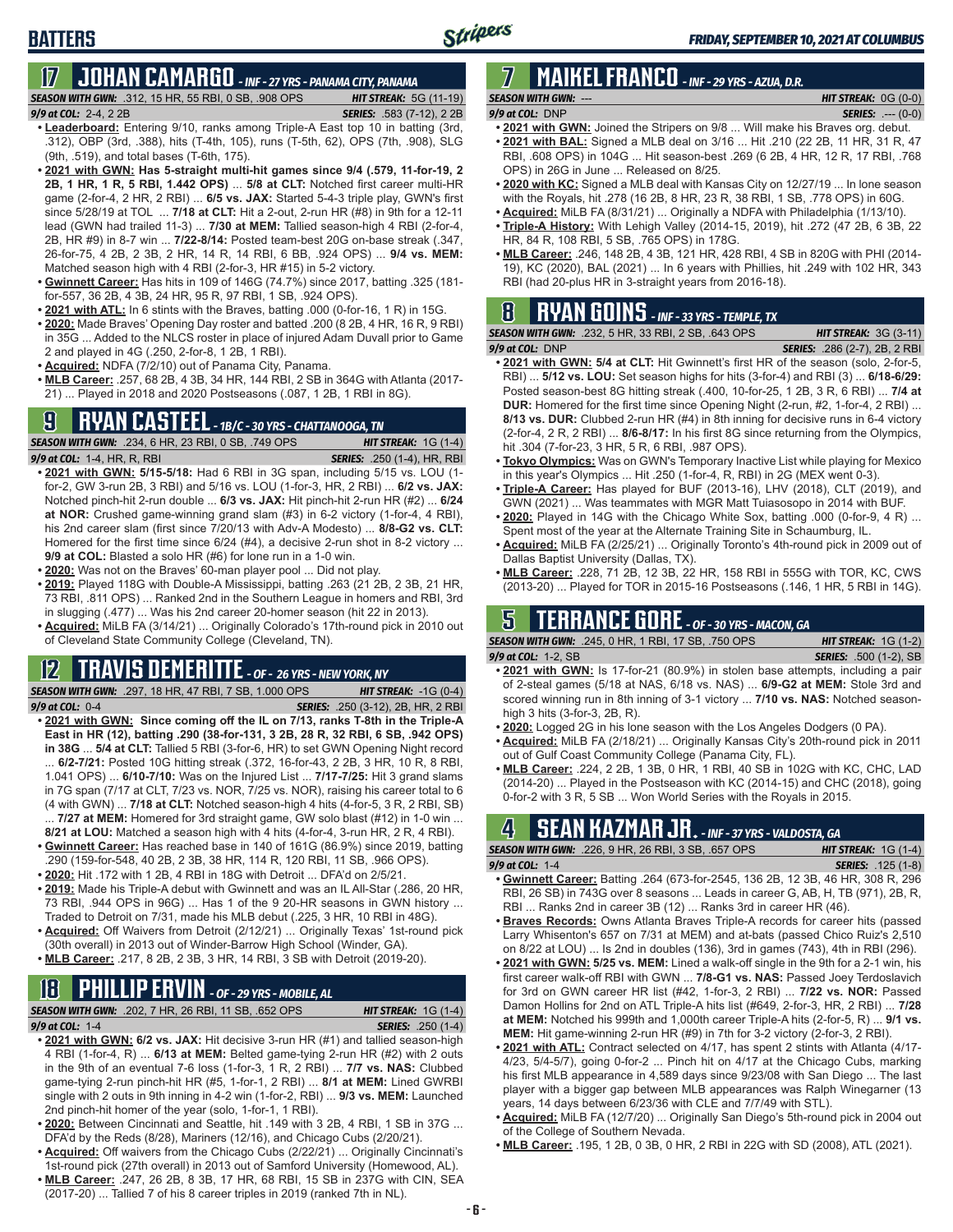# **22 JASON KIPNIS** *- INF - 34 YRS - NORTHBROOK, IL*

*SEASON WITH GWN:*.289, 8 HR, 26 RBI, 1 SB, .889 OPS *HIT STREAK:* 6G (9-19) *9/9 at COL:*DNP *SERIES:* .500 (4-8), 2 2B, HR, 3 RBI

- **• 2021 with GWN: In 13G since 8/20, batting .471 (16-for-34, 3 2B, 3 HR, 5 R, 7 RBI, 1 SB, 1.371 OPS)** ... **5/28 vs. MEM:** Belted decisive 3-run HR (#1, 2-for-3, 3 RBI) ... **6/16 at NAS:** Hit game-winning HR (#2), a 2-run shot (2-for-4,, 2 RBI) ... **7/6-7/16:** Had 5 multi-hit efforts in 9G, batting .350 (14-for-40, 3 2B, 1 3B, 2 HR, 8 R, 10 RBI, .991 OPS) ... **7/14 at CLT:** Fell triple shy of the cycle (3-for-5, 2B, HR, 3 R, 2 RBI) ... **9/7 at COL:** Facing former club, tallied 3 XBH (3-for-4, 2 2B, HR #8, 2 R, 3 RBI).
- **• 2020:** In his lone season with the Chicago Cubs, hit .237 (8 2B, 1 3B, 3 HR, 16 RBI, 1 SB) in 44G ... Played in 2G during the Postseason (0-for-3, 1 BB, 1 SO).
- **• Acquired:** MiLB FA (3/29/21) ... Originally Cleveland's 2nd-round pick in 2009 out of Arizona State University (Tempe, AZ).
- **• MLB Career:** .260, 260 2B, 24 3B, 126 HR, 545 RBI, 136 SB in 1,165G with CLE, CHC (2011-20) ... Was 2-time AL All-Star with CLE (2013, 2015) ... Hit .192 (3 2B, 1 3B, 4 HR, 9 RBI) in 26G in Postseason with CLE (2013, 2016-18), CHC (2020).

# **20 JONATHAN MORALES** *- C - 26 YRS - ARROYO, PUERTO RICO*

*SEASON WITH GWN:*.167, 2 HR, 12 RBI, 0 SB, .437 OPS *HIT STREAK:* 2G (2-6) *9/9 at COL:*DNP *SERIES:* .250 (1-4), RBI

- **• 2021 with GWN: 5/7 at CLT:** Tied his single-game career high with 5 RBI, going 2-for-6 with a 3-run HR (#1) in the 9th ... **8/6 vs. CLT:** Hit a 2-out walk-off single in 11th inning for 4-3 win (2nd career walk-off with GWN, last on 7/21/18 vs. PAW) 8/20 at LOU: Went 4-for-4 (2B, HR, 2 R, 3 RBI), his most hits in a game since 8/13/16 with Class-A Rome at Hickory (career-best 5-for-5).
- **• 2020:** Spent entire year at Braves Alternate Training Site in Gwinnett (no MLB debut) ... Played for Caguas of the Puerto Rican Winter League (.394, 3 HR, 9 RBI in 13G), earning PWL Postseason All-Star honors.
- **• 2019:** Hit .240 (13 2B, 2 HR, 27 R, 25 RBI) in 80G between Double-A Mississippi and Gwinnett ... Logged 1 game during the IL Playoffs (0-for-1, BB).
- **• Acquired:** Braves' 25th-round pick in 2015 out of Miami-Dade CC.

#### **15 CRISTIAN PACHE** *- OF - 22 YRS - SANTO DOMINGO CENTRO, D.R. SEASON WITH GWN:*.270, 10 HR, 37 RBI, 9 SB, .782 OPS *HIT STREAK:* -1G (0-4)

- *9/9 at COL:* 0-4 *SERIES:* .333 (4-12), 2B, HR, RBI, SB **• MLB.com Prospect Ranks:** #1 (Braves Top 30), #40 (Top 100).
- **• 2021 with GWN: Ranks 6th in the Triple-A East in batting since 8/1, hitting .327 (34-for-104, 7 2B, 4 HR, 18 R, 15 RBI, 5 SB, .906 OPS) in 29G** ... **5/29- 6/1:** Assigned to rehab (right hamstring inflammation), played 1G before being activated/optioned on 6/2 ... **6/5 vs. JAX:** Went 3-for-6 with 2 doubles, including game-tying 2-run double in 9th ... **6/10 at MEM:** Tallied first career multi-HR game (3-for-5, 2 HR, 3 R, 4 RBI) ... **6/30 at DUR:** Notched last-at-bat GWRBI single in 9th for 2-1 win (2-for-3, 2B, RBI) ... **7/21 vs. NOR:** Homered in both games of a DH (#3-4, 2-for-6, 2 R, 2 RBI) ... **8/11 vs. DUR:** Went 4-for-6 with 5 RBI in a DH sweep, tallying 2 HR (#8-9) and delivering 2-out walk-off single in G1 (won 4-3) ... **9/7 at COL:** Fell triple shy of the cycle (3-for-4, 2B, HR #10, 3 R, RBI, SB).
- **• 2021 with ATL:** On Atlanta's Opening Day roster for the first time ... Hit .111 (3 2B, 1 HR, 6 R, 4 RBI) in 22G ... Placed on IL twice, on 4/14 and 5/14.
- **• 2020:** Spent most of the year at the Alternate Training Site ... Made his MLB debut on 8/21 vs. Philadelphia (1-for-4) ... Played just 2G during regular season (.250) ... Also made MLB Postseason debut (.182, 1 2B, 1 HR, 4 R, 4 RBI in 12G).
- **• 2019:** Between Mississippi (104G) and Gwinnett (26G), hit .277 (36 2B, 9 3B, 12 HR, 63 R, 61 RBI, 8 SB, .802 OPS) in 130G ... Named a Southern League Postseason All-Star and MLB All-Star Futures Game participant.
- **• Acquired:** NDFA (7/4/15) out of Santo Domingo Centro, D.R.
- **• MLB Career:** .119, 3 2B, 0 3B, 1 HR, 4 RBI, 0 SB in 24G with Atlanta (2020-21).

### **2 YOLMER SANCHEZ** *- INF - 29 YRS - MARACAY, VENEZUELA*

*SEASON WITH GWN:*.215, 9 HR, 32 RBI, 5 SB, .662 OPS *HIT STREAK:* -1G (0-4) *9/9 at COL:*0-4 *SERIES:* .083 (1-12), RBI, SB

- **• 2021 with GWN: Batting .268 (30-for-112, 2 2B, 1 3B, 8 HR, 17 R, 19 RBI, 1 SB, .854 OPS) in 36G since 7/22** ... **5/7 at CLT:** Went 3-for-5 (3 R, 3 RBI) with GWN's first triple of the year ... **6/9-G2 at MEM:** Stole home as part of a double-steal with Drew Waters, scored tying run in 3-1 win (1-for-2, R, SB) ... **7/30 at MEM:** Recorded 2nd career multi-HR game (1st since 5/2/15, CLT vs. SWB), hitting 2 solo shots (#4-5) including GW blast in 8th for 8-7 win (2-for-3, 3 R, 2 RBI) ... **8/26 at NAS:** Fell a homer shy of the cycle (3-for-4, 2B, 3B, RBI) in 2-1 win.
- **• 2020:** Played 11G with the Chicago White Sox, batting .313 (3 2B, 1 HR, 1 RBI, 1.164 OPS) ... Made his MLB Postseason debut in the ALWCS (1G, no at-bat).
- **• Acquired:** MiLB FA (3/31/21) ... Originally a NDFA with Chi. White Sox (5/29/09). **• MLB Career:** .245, 113 2B, 24 3B, 32 HR, 215 RBI, 30 SB in 657G with the Chi.
- White Sox (2014-20) ... Won an AL Gold Glove in 2019 (.987 FPCT at 2B).

# **26 TRAVIS SNIDER** *- OF/INF - 33 YRS - KIRKLAND, WA*

*SEASON WITH GWN:*.174, 4 HR, 15 RBI, 3 SB, .610 OPS *HIT STREAK:* -1G (0-1) *9/9 at COL:* DNP *SERIES:* .--- (0-0)

- **• 2021 with GWN: 6/18 vs. NAS:** Homered (#2) as part of 6-run comeback in 8-7 win (1-for-3, 2 RBI) ... **7/15 at CLT:** Blasted go-ahead 2-run HR (#3) in 8th of 11-10 win (1-for-4, 2 RBI) ... **7/31 at MEM:** Delivered GW 2-run double in 2-1 win (1-for-4, 2 RBI) ... **8/21 at LOU:** Belted pinch-hit 3-run HR (#4).
- **• 2020:** Signed by Miami on 7/24 and reported to the Marlins' Alternate Training Site in Jupiter, FL, but was released on 8/27 and did not reach the Majors.
- **• 2019:** Played for Triple-A Reno in Arizona's system (.294, 22 2B, 4 3B, 11 HR, 41 RBI, 3 SB, .899 OPS in 93G).
- **• Acquired:** MiLB FA (2/26/21) ... Originally Toronto's 1st-round pick (14th overall) in 2006 out of Henry M. Jackson High School (Mill Creek, WA).
- **• MLB Career:** .244, 100 2B, 7 3B, 54 HR, 212 RBI, 22 SB in 630G with TOR, PIT, BAL (2008-15) ... Played for PIT in Postseason from 2013-15 (1-for-4 in 3G).

| $\mathbf{I}$ |                                                           |  |  | <b>RILEY UNROE</b> - INF - 26 YRS - NEW ORLEANS, LA |                    |
|--------------|-----------------------------------------------------------|--|--|-----------------------------------------------------|--------------------|
|              | <b>CON WITH CWM.</b> $074$ $0.11D$ $0.0D1$ $4.0D$ $0.000$ |  |  |                                                     | <b>IUT CTDFAV.</b> |

| <b>SEASON WITH GWN: .071, 0 HR, 0 RBI, 1 SB, .259 OPS</b> | <b>HIT STREAK:</b> $-1G(0-1)$ |
|-----------------------------------------------------------|-------------------------------|
| $9/9$ at COL: DNP                                         | <b>SERIES:</b> $--- (0-0)$    |
| $\cdots$                                                  |                               |

- **• 2021 with GWN:** Was on the Stripers' Opening Night roster, played in 6G through 5/16 (.071, 1-for-14, 2 R, 1 SB) ... Transferred to Mississippi on 5/18 ... Rejoined Gwinnett on 9/9.
- **• 2021 with MIS:** In 27G, hit .261 (23-for-88, 3 2B, 2 3B, 2 HR, 6 RBI, 1 SB, .732 OPS) ... Was on the IL from 6/16-7/14, 7/24-8/10, 8/19-9/7.
- **• 2020:** Was not on Braves' 60-man player pool ... Played for Brisbane in Australian Baseball League (.176, 0 HR, 3 R, 0 RBI in 6G).
- **• 2019:** Played for Advanced-A Florida, Double-A Mississippi, and Gwinnett, batting .281 (22 2B, 3 3B, 9 HR, 59 R, 60 RBI, 14 SB) in 128G ... Named Florida State League Midseason All-Star, Southern League Player of the Week (9/2/19), and MiLB.com Braves Organization All-Star.
- **• Acquired:** 2018 Rule 5 (LA Angels) ... Originally Tampa Bay's 2nd-round pick in 2013 out of Desert Ridge High School (Mesa, AZ).

### **11 Drew WATERS** *- OF - 22 YRS - ATLANTA, GA*

*SEASON WITH GWN:*.231, 8 HR, 31 RBI, 24 SB, .693 OPS *HIT STREAK:* 1G (1-5)

| 3LAJUN WIIII UWN. 201. U HIV. JI IVUI. ZT OD. 300 OF O                         | $101$ JINLAN, $10$ ( $10$ )    |
|--------------------------------------------------------------------------------|--------------------------------|
| 9/9 at COL: DNP                                                                | <b>SERIES:</b> .100 (1-10), 2B |
| . Leaderboard: Entering 9/10, ranks among Triple-A East top 10 in stolen bases |                                |

- **• Leaderboard:** Entering 9/10, ranks among Triple-A East top 10 in stolen bases (T-5th, 24) and runs (9th, 59).
- **• MLB.com Prospect Ranks:** #3 (Braves Top 30), #82 (Top 100 Prospects).
- **• 2021 with GWN: 5/15-6/10:** Hit .316 (25-for-79, 4 2B, 3 HR, 16 R, 9 RBI, 6 SB, .906 OPS) in 21G ... **5/18 at NAS:** Recorded first career multi-HR game (3-for-5, 2 HR, 3 RBI) and became the first GWN player to homer from both sides of the plate since Mel Rojas Jr. (7/7/16 at CLT) ... **5/19 at NAS:** Fell a triple shy of the cycle in first 4-hit game at Triple-A (4-for-5, 2B, HR, 2 R, 2 RBI, 2 SB) ... **6/9-G2 at MEM:** Lined RBI single in 8th (2-for-3, R, RBI) for last-at-bat 3-1 win ... **7/2-7/18:** Posted 13G on-base streak (.357, 20-for-56, 8 2B, 1 3B, 2 HR, 14 R, 10 RBI, 4 SB) ... **7/1-7/31:** Led Triple-A East in XBH with 17, batting .301 (31-for-103, 11 2B, 1 3B, 5 HR, 23 R, 17 RBI, 5 SB, .924 OPS) in 24G.
- **• Futures Game:** Played for the NL Team in the 2021 SiriusXM All-Star Futures Game on 7/11 at Coors Field (1-for-1, BB) ... Was the 7th active Gwinnett player selected to the game (1st since RHP Touki Toussaint in 2018).
- **• 2020:** Spent entire year at Braves Alternate Site in Gwinnett (no MLB debut).
- **• 2019:** Hit .309 (40 2B, 9 3B, 7 HR, 80 R, 52 RBI, 16 SB) in 134G with Double-A Mississippi and Gwinnett ... Won Southern League Batting Title (.319, best in MIS history) and Most Valuable Player (1st in MIS history) ... Ranked among MiLB top 5 in doubles (T-3rd, 40) and hits (5th, 163).
- **• Acquired:** Braves' 2nd-round pick in 2017 out of Etowah High School (Woodstock, GA) ... Named Gatorade Georgia Baseball Player of the Year in 2017.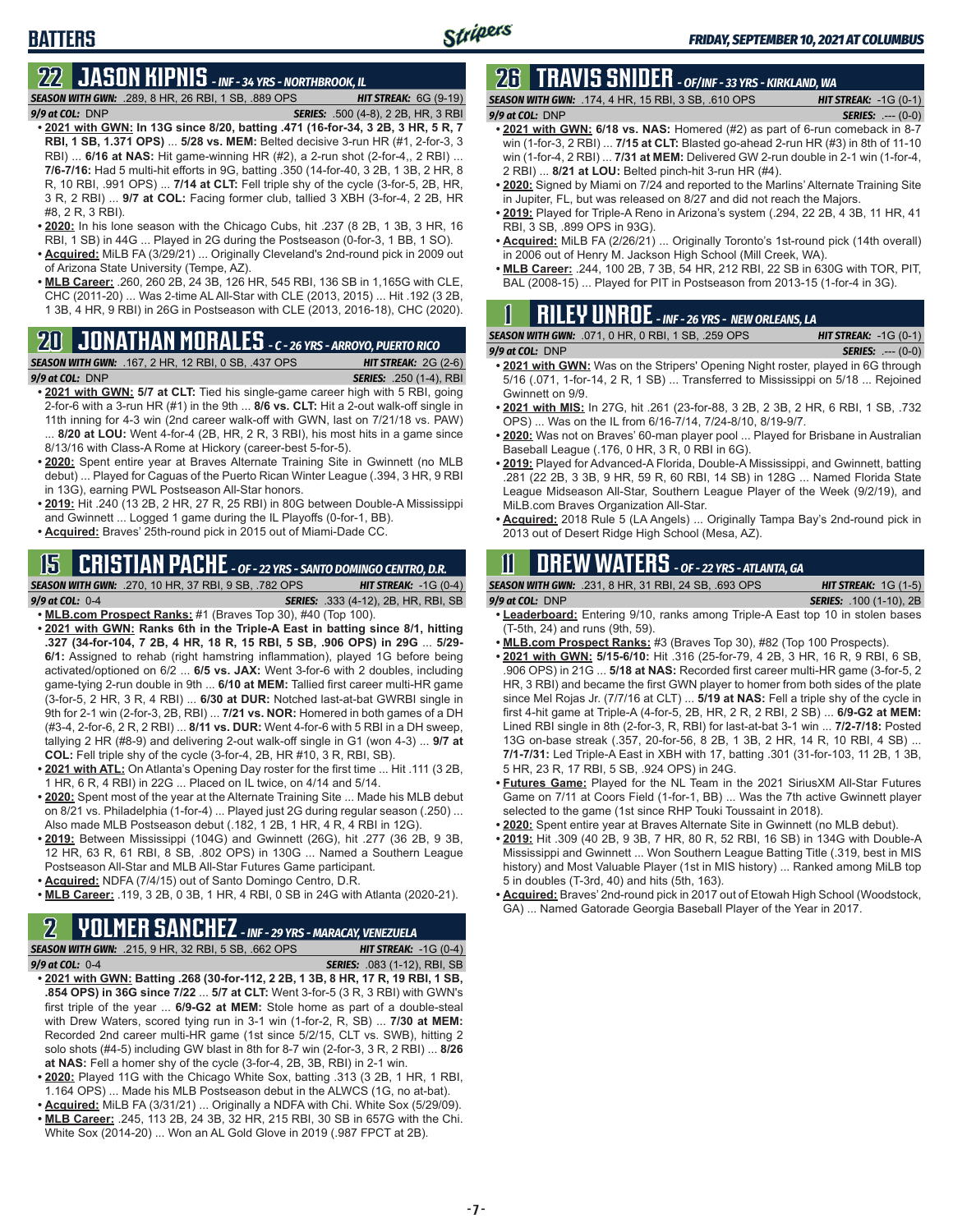| OFFENSE  |                            |                                                                                              | Stripers |  |  |  |  |                                   | <b>FRIDAY, SEPTEMBER 10, 2021 AT COLUMBUS</b> |
|----------|----------------------------|----------------------------------------------------------------------------------------------|----------|--|--|--|--|-----------------------------------|-----------------------------------------------|
| TOTAL:   | 249, 147 HR, 757 OPS RISP: | 267, 44 HR, 814 OPS RUNS/INNING: 1 2 3 4 5 6 7 8 9 X TOT                                     |          |  |  |  |  |                                   |                                               |
| Vs. LHP: |                            | 249, 61 HR, 787 OPS RISP/20: 265, 21 HR, 818 OPS Stripers: 73 53 60 59 71 58 69 57 43 14 557 |          |  |  |  |  |                                   |                                               |
|          |                            | Vs. RHP: 249, 86 HR, 741 OPS LOADED: 316, 8 HR, 981 OPS Opponents:                           |          |  |  |  |  | 69 51 59 55 44 53 44 31 24 14 444 |                                               |

|            |                |                |    |    |                |                         |                          | <b>HOME RUNS</b>       |                                               | <b>MULTI-GAMES</b> |                |                          |  |
|------------|----------------|----------------|----|----|----------------|-------------------------|--------------------------|------------------------|-----------------------------------------------|--------------------|----------------|--------------------------|--|
| Player     | 1 <sub>R</sub> | 2R             | 3R | GS | Tot.           |                         |                          | Off LH Off RH Team W-L | <b>Last HR with Gwinnett (Regular Season)</b> | Hit                | <b>RBI</b>     | <b>HR</b>                |  |
| Almonte    | $\overline{2}$ |                |    |    | 3              |                         | 2                        | $3-0$                  | 5/30/21 vs. MEM. 1R (RH Connor Jones)         | 8                  | 5              |                          |  |
| Arcia      | 12             | 5              |    |    | 17             | 7                       | 10                       | $10 - 4$               | 8/17/21 at LOU, 1R (RH Hunter Greene)         | 21                 | 10             | 2                        |  |
| Brugman    |                |                |    |    |                |                         |                          | $0 - 0$                |                                               |                    | ٠              |                          |  |
| Camargo    | 5              | $\overline{ }$ | 3  |    | 15             | $\overline{7}$          | 8                        | $10 - 4$               | 9/4/21 vs. MEM, 3R (LH Connor Thomas)         | 28                 | 14             | $\mathbf{1}$             |  |
| Casteel    |                | 4              |    |    | 6              | $\Delta$                | $\overline{2}$           | $4 - 2$                | 9/9/21 at COL, 1R (LH Tanner Tully)           | 6                  | $\overline{7}$ | ÷,                       |  |
| Contreras  | 5              | 3              |    |    | 9              | $\overline{2}$          | $\overline{7}$           | $8 - 1$                | 9/7/21 at COL, 1R (LH Kirk McCarty)           | 11                 | $\overline{7}$ |                          |  |
| d'Arnaud   |                |                |    |    |                |                         |                          | $0 - 0$                |                                               |                    | ٠              |                          |  |
| Demeritte  | 10             | 4              |    | 3  | 18             | 10                      | 8                        | $15-3$                 | 9/7/21 at COL, 1R (LH Kirk McCarty)           | 15                 | 11             |                          |  |
| Ervin      | 4              | $\overline{2}$ |    |    | $\overline{ }$ | 5                       | $\overline{2}$           | $5 - 2$                | 9/3/21 vs. MEM, 1R (LH Evan Kruczynski)       | $\overline{7}$     | $\overline{7}$ |                          |  |
| Franco     |                |                |    |    |                |                         |                          | $0 - 0$                |                                               |                    | ٠              |                          |  |
| Goins      | 3              | $\overline{2}$ |    |    | 5              |                         | 4                        | $4 - 1$                | 8/17/21 at LOU, 1R (RH Hunter Greene)         | 14                 | 8              |                          |  |
| Gore       |                |                |    |    |                |                         |                          | $0 - 0$                |                                               | 3                  | ۰              | $\overline{\phantom{a}}$ |  |
| Heredia    |                |                |    |    |                |                         | $\overline{\phantom{a}}$ | $0 - 0$                | ---                                           | ٠                  | ٠              |                          |  |
| Inciarte   |                |                |    |    |                |                         |                          | $0 - 0$                |                                               |                    |                |                          |  |
| Jackson    | 4              | 4              |    | 2  | 11             | 8                       | 3                        | $5 - 2$                | 7/28/21 at MEM, 1R (LH Matthew Liberatore)    | 11                 | 10             | 3                        |  |
| Kazmar Jr. | 5              | 3              |    |    | 9              | 3                       | 6                        | $6 - 3$                | 9/1/21 vs. MEM. 2R (LH Matthew Liberatore)    | 9                  | $\overline{7}$ |                          |  |
| Kipnis     | 4              | 3              |    |    | 8              |                         | $\overline{ }$           | $6 - 2$                | 9/7/21 at COL, 1R (LH Kirk McCarty)           | 15                 | 8              |                          |  |
| Lucroy     |                |                |    |    | $\overline{2}$ |                         | $\overline{2}$           | $1 - 1$                | 6/10/21 at MEM, 3R (RH Grant Black)           | $\overline{4}$     | 3              |                          |  |
| Martinez   |                |                |    |    |                |                         |                          | $0 - 0$                |                                               | $\overline{2}$     | 1              |                          |  |
| Morales    |                |                |    |    | $\overline{2}$ |                         | 4                        | $2 - 0$                | 8/20/21 at LOU, 1R (LH Phillip Diehl)         | $\overline{2}$     | $\overline{2}$ |                          |  |
| Pache      | 8              |                |    |    | 10             | $\Delta$                | 6                        | $7 - 2$                | 9/7/21 at COL, 1R (LH Kirk McCarty)           | 18                 | 8              | 1                        |  |
| Rosario    | $\overline{2}$ |                |    |    | 4              |                         | 4                        | $4 - 0$                | 8/26/21 at NAS, 1R (RH Josh Lindblom)         | $\overline{2}$     | 5              |                          |  |
| Sanchez    | 6              | $\overline{2}$ |    |    | 9              | $\overline{\mathbf{4}}$ | 5                        | $5 - 3$                | 9/5/21 vs. MEM, 1R (RH T.J. Zeuch)            | 12                 | 6              | $\mathbf{1}$             |  |
| Snider     | 2              |                |    |    |                |                         | 4                        | $4 - 0$                | 8/21/21 at LOU, 3R (RH Tim Adleman)           | 3                  | 4              |                          |  |
| Unroe      |                |                |    |    |                |                         |                          | $0 - 0$                | 7/19/19 vs. ROC, 1R (RH Drew Hutchison)       | ٠                  | ٠              |                          |  |
| Waters     | 4              | $\overline{2}$ | 2  |    | 8              | $\overline{\mathbf{4}}$ | 4                        | $4 - 3$                | 7/24/21 vs. NOR. 1R (RH Eric Hanhold)         | 18                 | $\overline{7}$ | 1                        |  |
| Total:     | 79             | 43             | 17 | 8  | 147            |                         |                          |                        |                                               |                    |                |                          |  |

| <b>HOME RUN VARIANTS</b> |
|--------------------------|
|--------------------------|

#### **Back-to-Back Homers (4x):**

Almonte (GS) / Snider, 5/7 at CLT (1st Inning) Jackson (2R) / Contreras, 7/14 at CLT (1st Inning) Pache (1R) / Arcia, 8/11-G2 vs. DUR (1st Inning) Camargo (2R) / Kipnis, 8/20 at LOU (3rd Inning)

#### **Back-to-Back-to-Back Homers (1x):**

Arcia (2R) / Camargo / Demeritte, 5/8 at CLT (6th Inning)

#### **Pinch-Hit Homers (5x):**

Demeritte (1R), 5/12 vs. LOU (7th Inning) Casteel (2R), 6/3 vs. JAX (7th Inning) Ervin  $(2R)$ ,  $7/7$  vs. NAS  $(6th$  Inning) Snider (3R), 8/21 at LOU (8th Inning) Ervin (1R), 9/3 vs. MEM (7th Inning)

#### **Leadoff (Game) Homers (4x):**

Waters (2x), 5/19 at NAS, 7/22 vs. NOR Arcia (1x), 7/3 at DUR Pache (1x), 8/8-G2 vs. CLT

#### **Walk-Off Homers (1x):**

Arcia (Solo), 5/16 vs. LOU (9th Inning)

|            | <b>STRIPERS BATTING BY MONTH</b>                                                                       |    |    |   |    |     |    |      |      |      |  |  |  |  |
|------------|--------------------------------------------------------------------------------------------------------|----|----|---|----|-----|----|------|------|------|--|--|--|--|
|            | <b>AVG</b><br><b>SB</b><br><b>OBP</b><br><b>SLG</b><br><b>RBI</b><br>HR<br><b>OPS</b><br>G<br>2B<br>3B |    |    |   |    |     |    |      |      |      |  |  |  |  |
| May:       | .254                                                                                                   | 24 | 43 | 2 | 36 | 138 | 24 | .366 | .445 | .811 |  |  |  |  |
| June:      | 227                                                                                                    | 25 | 36 | 3 | 21 | 88  | 23 | .308 | .357 | .665 |  |  |  |  |
| July:      | .271                                                                                                   | 28 | 52 | 2 | 47 | 161 | 23 | .352 | .479 | .831 |  |  |  |  |
| August:    | .237                                                                                                   | 25 | 30 | 6 | 30 | 103 | 14 | .298 | .401 | .700 |  |  |  |  |
| September: | .257                                                                                                   | 9  | 10 | 0 | 13 | 36  | 8  | .332 | .438 | .770 |  |  |  |  |

|               | <b>HITTER AWARDS &amp; HONORS</b>      |                          |
|---------------|----------------------------------------|--------------------------|
| <b>Player</b> | <b>Award/Date</b>                      | <b>Stats</b>             |
| Waters        | Sirius XM All-Star Futures Game (7/11) | Game: 1-1, BB            |
| Contreras     | AAA East Player of Week (7/13-18)      | .462, 3 2B, 3 HR, 12 RBI |

|                |       |                |                | <b>PINCH HITTERS</b> |          |             |                |                |                |                |
|----------------|-------|----------------|----------------|----------------------|----------|-------------|----------------|----------------|----------------|----------------|
| <b>Player</b>  | AVG.  | AB             | R              | н                    | 2B       | 3B          | <b>HR</b>      | <b>RBI</b>     | <b>BB</b>      | SO             |
| Almonte        | 1.000 | 1              | $\Omega$       | 1                    | 0        | 0           | 0              | 2              | 0              | $\Omega$       |
| Arcia          | ---   | $\Omega$       | 1              | $\Omega$             | $\Omega$ | 0           | 0              | $\mathbf 0$    | 1              | $\Omega$       |
| Camargo        | .000  | 1              | $\Omega$       | $\Omega$             | $\Omega$ | $\Omega$    | $\mathbf 0$    | $\Omega$       | $\Omega$       | $\Omega$       |
| Casteel        | .125  | 24             | $\overline{2}$ | 3                    | 1        | $\Omega$    | 1              | 4              | $\Omega$       | 8              |
| Contreras      | .500  | $\overline{2}$ | 1              | 1                    | $\Omega$ | 0           | $\mathbf 0$    | $\mathbf 0$    | $\Omega$       | $\Omega$       |
| Demeritte      | .286  | $\overline{7}$ | 3              | $\overline{2}$       | 1        | $\Omega$    | 1              | 1              | 3              | 4              |
| Ervin          | .273  | 11             | 4              | 3                    | $\Omega$ | $\mathbf 0$ | $\overline{2}$ | 5              | 4              | 4              |
| Goins          | .000  | $\overline{2}$ | $\Omega$       | $\Omega$             | $\Omega$ | $\Omega$    | $\Omega$       | $\Omega$       | $\Omega$       | 1              |
| Gore           | .200  | 5              | $\mathbf 0$    | 1                    | $\Omega$ | $\mathbf 0$ | $\mathbf 0$    | $\mathbf 0$    | 3              | 3              |
| Jackson        | .000  | 1              | $\Omega$       | $\Omega$             | $\Omega$ | $\Omega$    | $\Omega$       | $\Omega$       | $\Omega$       | 1              |
| Kazmar Jr.     | .000  | 9              | $\Omega$       | $\Omega$             | $\Omega$ | $\Omega$    | $\Omega$       | $\Omega$       | $\Omega$       | $\overline{4}$ |
| Kipnis         | .000  | 1              | $\Omega$       | $\Omega$             | $\Omega$ | $\Omega$    | $\Omega$       | $\mathbf 0$    | 1              | $\Omega$       |
| Lee, D.        | .000  | 1              | $\Omega$       | $\Omega$             | $\Omega$ | $\mathbf 0$ | $\mathbf 0$    | $\mathbf{0}$   | $\Omega$       | 1              |
| Lucrov         | .000  | 3              | $\Omega$       | $\Omega$             | $\Omega$ | $\Omega$    | $\Omega$       | $\Omega$       | 1              | $\Omega$       |
| <b>Morales</b> | .000  | $\overline{2}$ | $\Omega$       | $\Omega$             | $\Omega$ | $\Omega$    | $\Omega$       | $\mathbf 0$    | $\Omega$       | $\Omega$       |
| Pache          | .500  | $\overline{2}$ | $\Omega$       | 1                    | $\Omega$ | 0           | $\mathbf 0$    | 1              | 1              | 1              |
| Sanchez        | .000  | 8              | 1              | $\Omega$             | $\Omega$ | $\mathbf 0$ | $\mathbf 0$    | $\mathbf{0}$   | 1              | 4              |
| Snider         | .150  | 20             | 4              | 3                    | 1        | $\Omega$    | 1              | $\overline{4}$ | $\overline{4}$ | 7              |
| Unroe          | .000  | 4              | $\Omega$       | $\Omega$             | $\Omega$ | $\Omega$    | $\Omega$       | $\Omega$       | $\Omega$       | 1              |
| Totals:        | .144  | 104            | 16             | 15                   | 3        | $\bf{0}$    | 5              | 17             | 19             | 39             |

| <b>HITTING STREAKS (10-PLUS GAMES)</b>    |                 |                                        |
|-------------------------------------------|-----------------|----------------------------------------|
|                                           | Length/Dates    | <b>Stats</b>                           |
|                                           | 13G (5/4-5/18)  | .393 (22-56), 4 2B, 7 HR, 17 R, 12 RBI |
|                                           | 13G (7/10-7/27) | .385 (20-52), 5 2B, 7 HR, 14 R, 20 RBI |
| Player<br>Arcia<br>Contreras<br>Demeritte | 10G (6/2-7/21)  | .372 (16-43), 2 2B, 3 HR, 10 R, 8 RBI  |
|                                           |                 |                                        |

| <b>ON-BASE STREAKS (15-PLUS GAMES)</b> |                 |                                              |
|----------------------------------------|-----------------|----------------------------------------------|
| Player                                 | Length/Dates    | <b>Stats</b>                                 |
| Camargo                                | 20G (7/22-8/14) | .347 (26-75), 4 2B, 2 3B, 2 HR, 14 RBI, 6 BB |
| Camargo                                | 18G (6/18-7/8)  | .303 (20-66), 6 2B, 2 HR, 7 RBI, 7 BB        |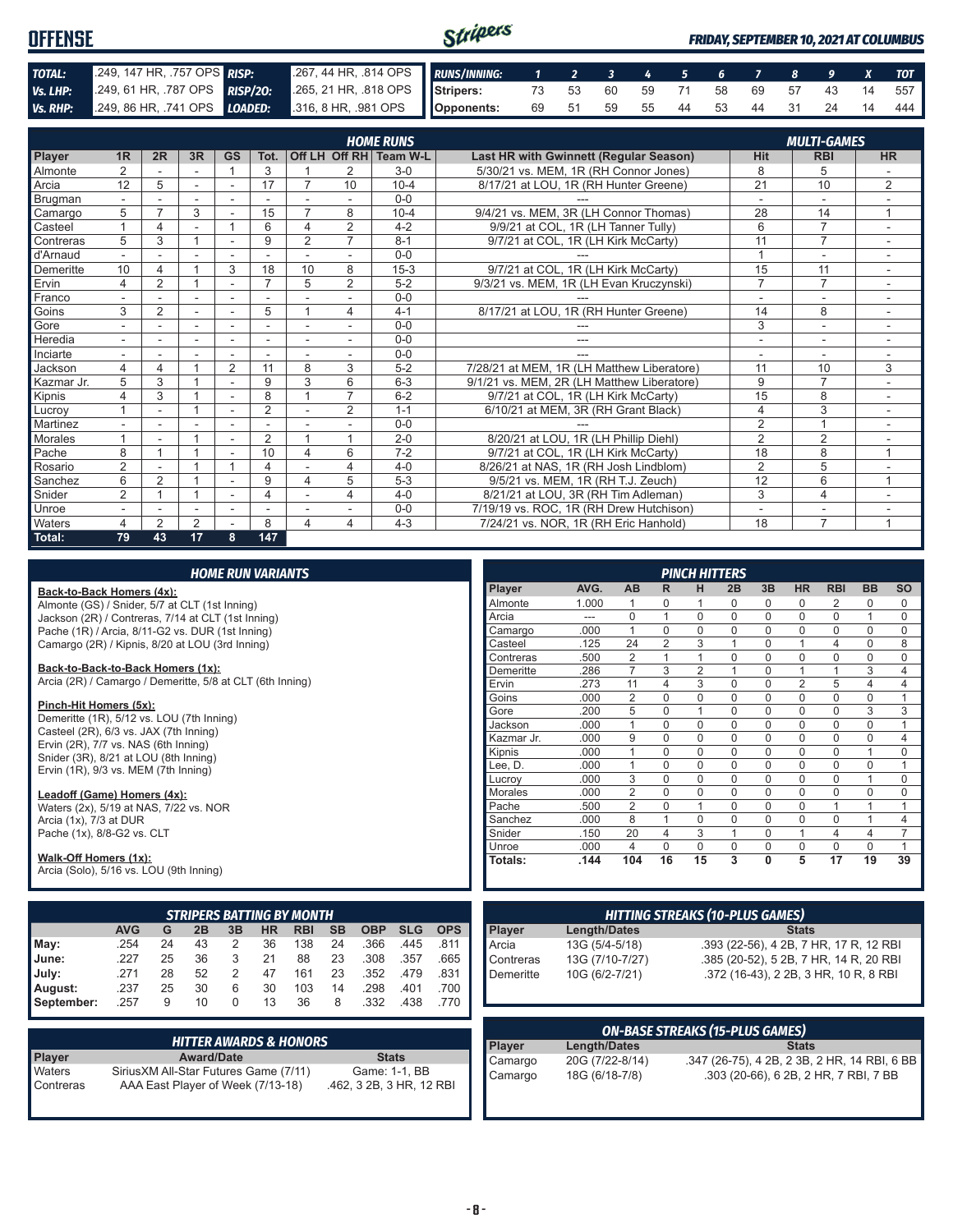### **SEASON SUMMARY**



### **TEAM HIGHS & LOWS**

| <b>OFFENSE:</b>                                                                     |  |
|-------------------------------------------------------------------------------------|--|
|                                                                                     |  |
|                                                                                     |  |
|                                                                                     |  |
|                                                                                     |  |
|                                                                                     |  |
|                                                                                     |  |
|                                                                                     |  |
|                                                                                     |  |
|                                                                                     |  |
|                                                                                     |  |
|                                                                                     |  |
|                                                                                     |  |
|                                                                                     |  |
|                                                                                     |  |
|                                                                                     |  |
|                                                                                     |  |
| <b>PITCHING:</b>                                                                    |  |
|                                                                                     |  |
| <b>DEFENSE:</b><br>Most Double Plays Turned, Game  3 (6x, last: 8/21 at Louisville) |  |

#### **TEAM MISCELLANEOUS**

Most Stolen Bases Allowed, Game ...............................................4 (7/4 at Durham) Most Caught Stealing, Game .............................................. 2 (8/8-G1 vs. Charlotte)

| Largest Blown Lead (Loss)3 Runs (4x, last: 8/6 vs. Charlotte, 5-2, 6-10) |
|--------------------------------------------------------------------------|
|                                                                          |
|                                                                          |
|                                                                          |
|                                                                          |
|                                                                          |
| .10,716 (5/22 at Nashville)                                              |
|                                                                          |
|                                                                          |
|                                                                          |

### **INDIVIDUAL HIGHS & LOWS**

| <b>HITTING (GAME):</b> |  |
|------------------------|--|
|                        |  |
|                        |  |
|                        |  |
|                        |  |
|                        |  |
|                        |  |
|                        |  |
|                        |  |
|                        |  |
|                        |  |
|                        |  |
|                        |  |
|                        |  |
|                        |  |

#### **PITCHING (GAME):**

#### **DEFENSE (GAME):**

### **STREAKS**

#### **OFFENSIVE (LONGEST IN 2021 ONLY):**

#### **PITCHING (LONGEST IN 2021 ONLY):**

| Consecutive Starts with Win3 Starts (2x, last: K. Wright, 8/13-8/26) |
|----------------------------------------------------------------------|
|                                                                      |
|                                                                      |
|                                                                      |
|                                                                      |

### **LAST TIME IT HAPPENED (GWINNETT REGULAR-SEASON HISTORY)**

#### **INDIVIDUAL OFFENSE:**

|                                                        | Homers, Both Sides of Plate  Drew Waters (5/18/21 at Nashville)            |
|--------------------------------------------------------|----------------------------------------------------------------------------|
|                                                        |                                                                            |
|                                                        |                                                                            |
|                                                        | Back-to-Back-to-Back Homers  Arcia/Camargo/Demeritte (5/8/21 at Charlotte) |
|                                                        |                                                                            |
|                                                        |                                                                            |
|                                                        |                                                                            |
|                                                        |                                                                            |
|                                                        |                                                                            |
|                                                        |                                                                            |
|                                                        |                                                                            |
|                                                        |                                                                            |
|                                                        |                                                                            |
|                                                        |                                                                            |
|                                                        |                                                                            |
| <b>INDIVIDUAL PITCHING:</b><br>0.0 Inning Dorfoot Camp | Nover                                                                      |
|                                                        |                                                                            |

| 9.0-Inning No-Hitter (Solo)Todd Redmond (5/28/10 at Louisville)                |  |
|--------------------------------------------------------------------------------|--|
| 9.0-Inning No-Hitter (Comb.) Wooten/Marksberry/Ramirez (6/30/16 at Louisville) |  |
|                                                                                |  |
|                                                                                |  |
|                                                                                |  |
| 21 Consecutive Saves Converted Jairo Asencio (9/6/09-8/8/11)                   |  |
| 25.0-Inning Scoreless Streak Stephen Marek, 25.1 IP (6/6/10-8/2/10)            |  |
|                                                                                |  |

#### **TEAM OFFENSE:**

| <b>TEAM PITCHING:</b> |                                                                     |
|-----------------------|---------------------------------------------------------------------|
|                       |                                                                     |
|                       |                                                                     |
|                       |                                                                     |
|                       |                                                                     |
|                       |                                                                     |
|                       |                                                                     |
|                       |                                                                     |
|                       |                                                                     |
|                       |                                                                     |
| <b>TEAM DEFENSE:</b>  |                                                                     |
|                       | Turn a Triple Play  6/5/21 vs. Jacksonville (Camargo-Kipnis-Snider) |
|                       |                                                                     |

| <b>TEAM MISCELLANEOUS:</b> |  |
|----------------------------|--|
|                            |  |
|                            |  |